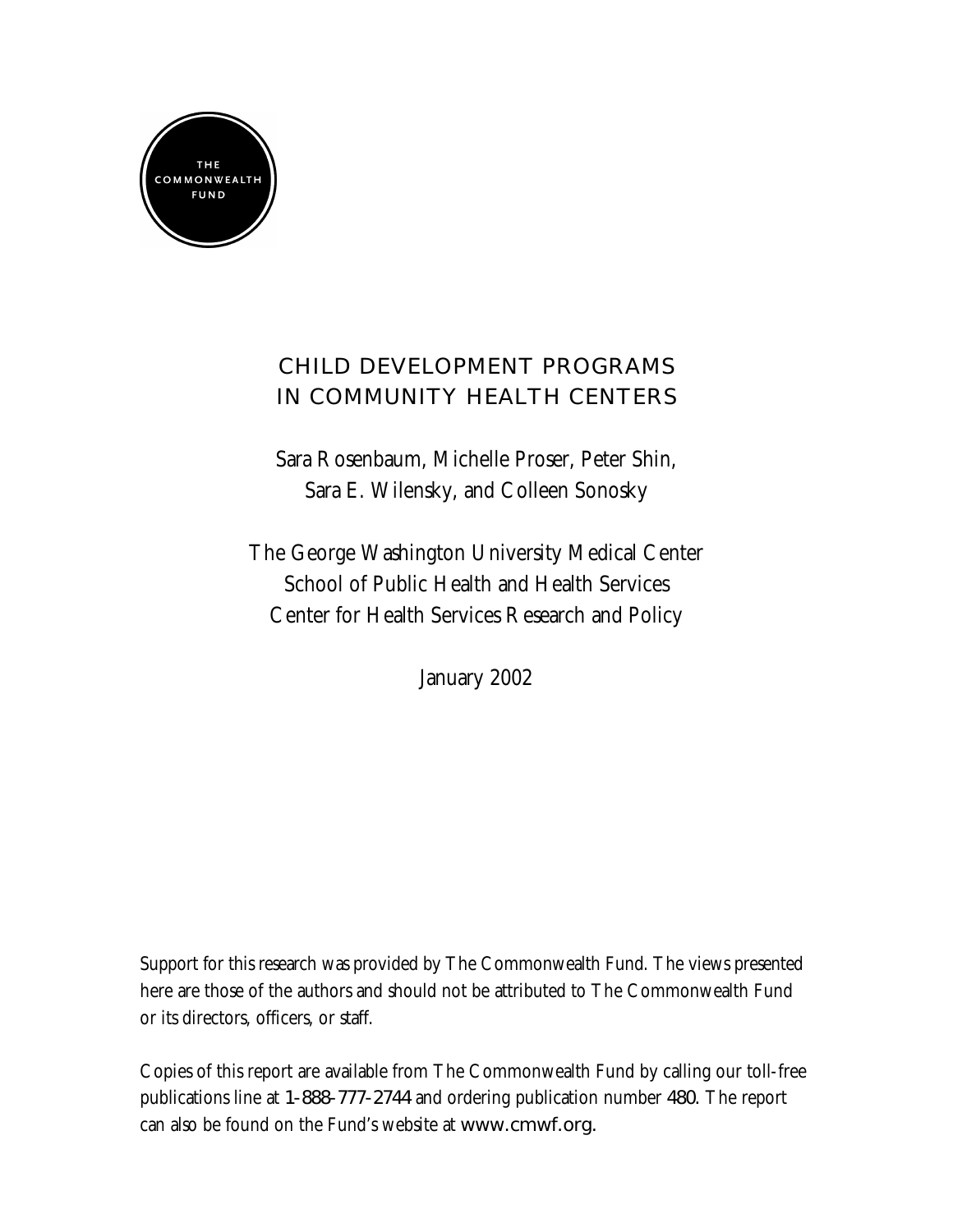| III. National Survey of Child Development Programs |
|----------------------------------------------------|
|                                                    |
|                                                    |

# **CONTENTS**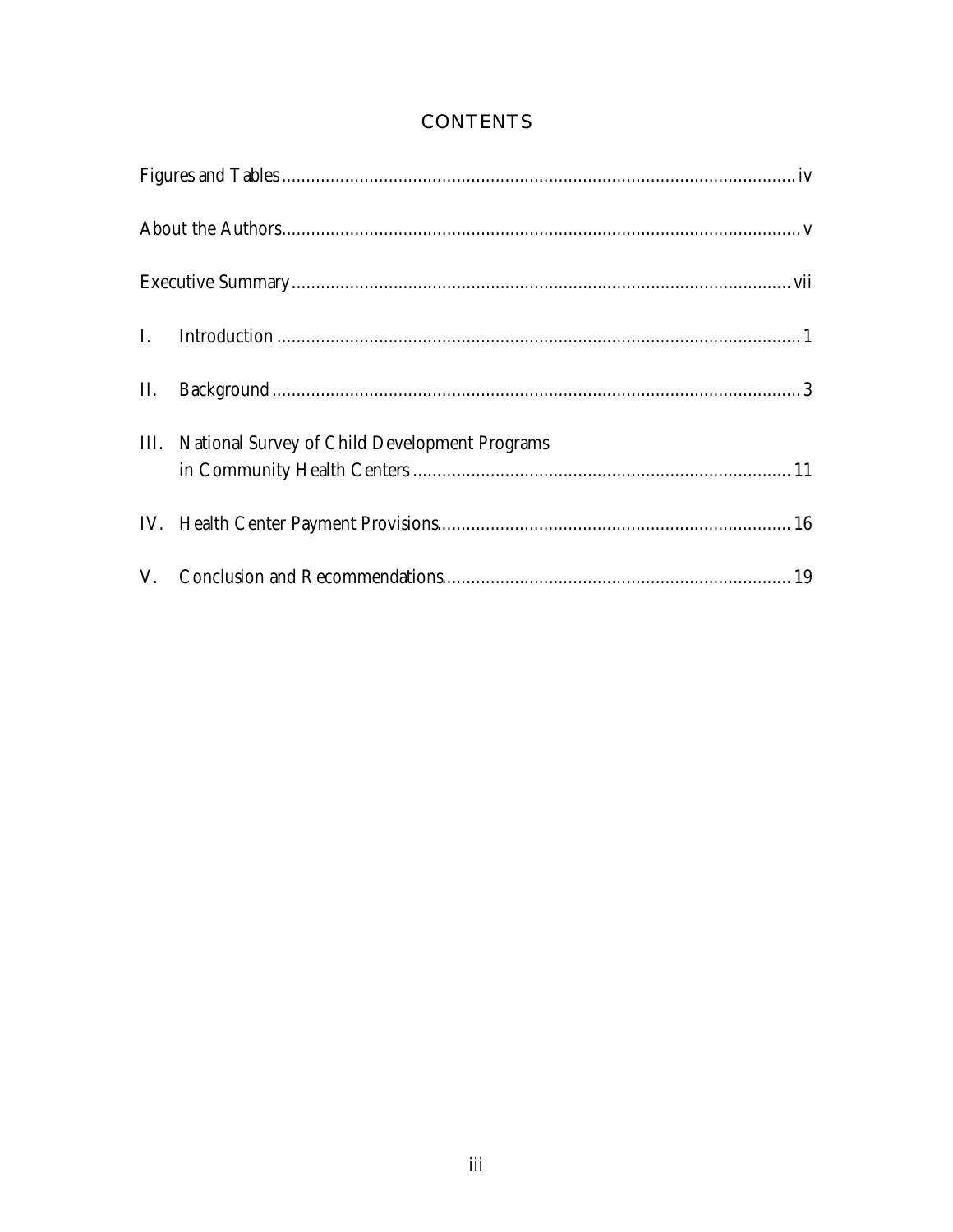# **FIGURES AND TABLES**

| Figure 1 |                                                                           |
|----------|---------------------------------------------------------------------------|
| Figure 2 |                                                                           |
| Figure 3 |                                                                           |
| Figure 4 |                                                                           |
| Table 1  | Children Age 4 or Younger as a Percentage of                              |
| Table 2  | Children Age 4 or Younger by Selected Characteristics of Health Centers 7 |
| Table 3  | Enabling Service Staff as a Percentage of Total Health Center Staff 8     |
| Table 4  | Average Number of Developmental Encounters per Health Center 9            |
| Table 5  |                                                                           |
| Table 6  |                                                                           |
| Table 7  |                                                                           |
| Table 8  |                                                                           |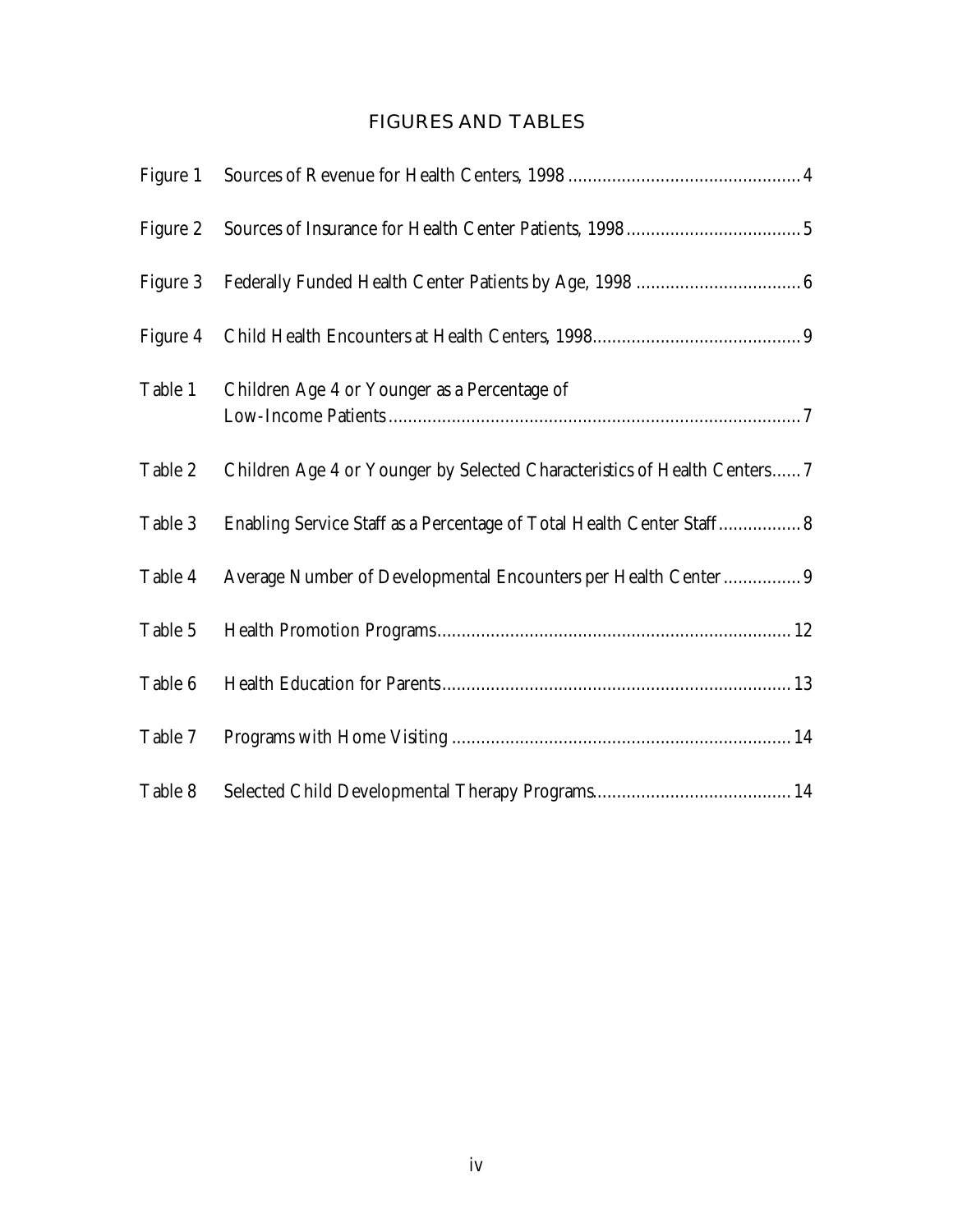### **ABOUT THE AUTHORS**

**Sara Rosenbaum, J.D.,** is the Harold and Jane Hirsh Professor of Health Law and Policy at the George Washington University School of Public Health and Health Services, as well as the director of GW's Center for Health Services Research and Policy and Hirsh Health Law and Policy Program. For more than 25 years, she has played a major role in the design and enactment of a wide range of federal health legislation in the areas of public and private health insurance coverage and programs affecting health care access and quality for low-income and medically underserved Americans.

**Michelle Proser** is a research assistant at the Center for Health Services Research and Policy at the George Washington University School of Public Health and Health Services. She works on issues concerning federal policy on child development. In addition, she tracks legislative and regulatory developments in Medicaid, the State Children's Health Insurance Program, and managed care.

Peter Shin, Ph.D., is a senior research scientist at the Center for Health Services Research and Policy at the George Washington University School of Public Health and Health Services. He conducts research on access issues for vulnerable populations in managed care with a special focus on community health centers.

Sara E. Wilensky, J.D., is a research scientist at the Center for Health Services Research and Policy at the George Washington University School of Public Health and Health Services. Her work focuses on issues concerning health care access for vulnerable populations, reimbursement policies impacting safety net providers, and the integration of HIV services into primary care programs.

**Colleen Sonosky, J.D.,** is a senior research scientist at the Center for Health Services Research and Policy at the George Washington University School of Public Health and Health Services. She conducts legal and policy analyses relating to Medicaid managed care and maternal and child health service delivery issues.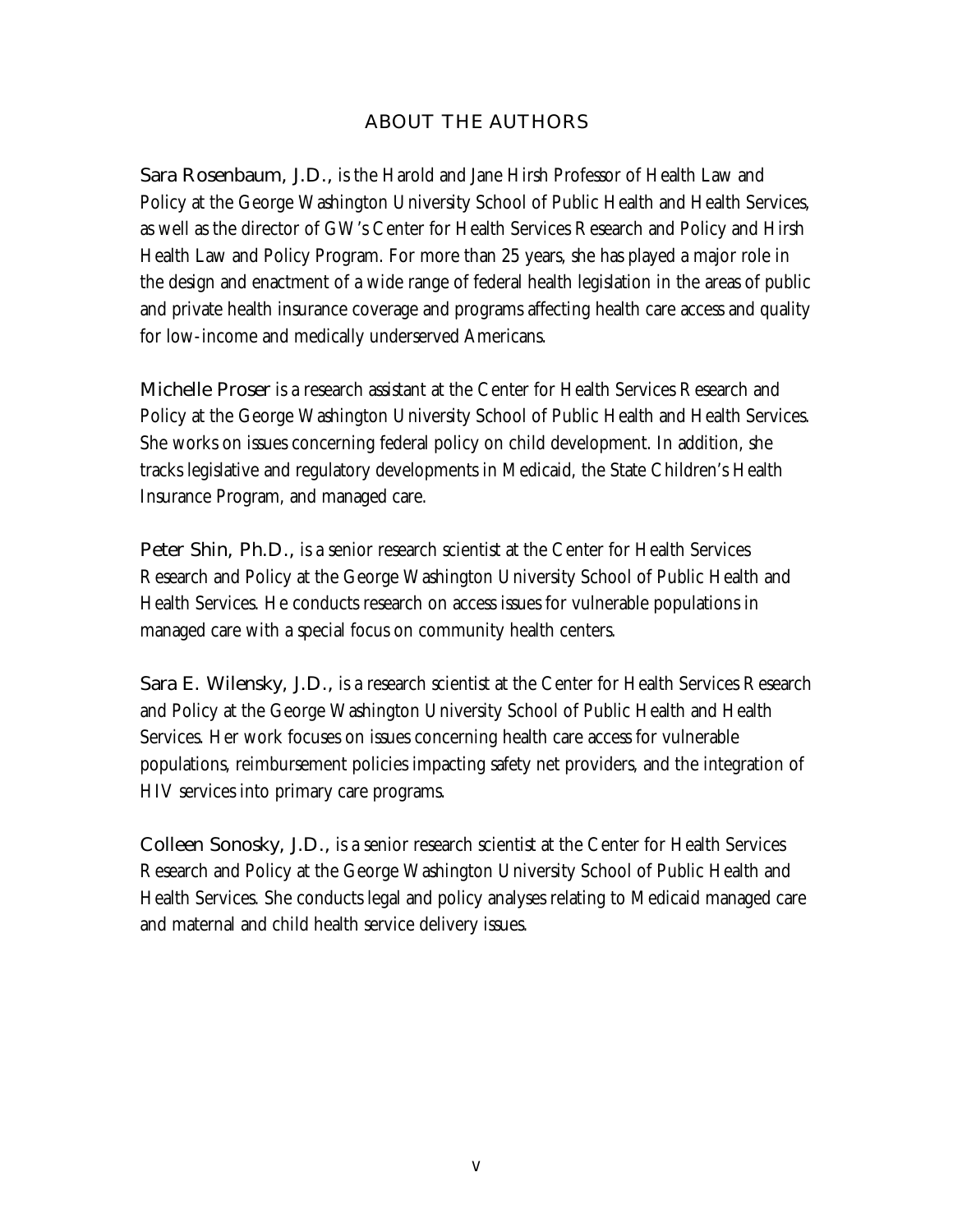#### **EXECUTIVE SUMMARY**

Child development services are essential to the healthy physical, emotional, and cognitive development of young children. A growing body of scientific literature recognizes that certain key interventions, rendered in the early years of life, are tremendously important to a child's long-term development. These entail comprehensive preventive health care, family interaction and support, and activities designed to promote cognitive and sensory stimulation. Preventive in nature, such services are especially critical for children from low-income families, who face greater health risks than children from more affluent families and are therefore more vulnerable to developmental delays. The provision of these services—for example, parental education, home visits, the promotion of reading—require programs that go beyond conventional pediatric care.

This report, the third in a series that reviews federal health policy related to child development, examines the role of community health centers in providing child development programs for children age 3 and younger. It also presents an analysis of health centers using the Uniform Data System, a database maintained by the federal Bureau of Primary Health Care (BPHC) that contains user, utilization, and financial information on each reporting center. In addition, the report presents findings from a 2000 survey of four categories of child development programs at 79 health centers; examines the new prospective payment system for health centers and its potential impact on the provision of child development services; and offers recommendations for improved delivery of these services at health centers.

Health centers administered by BPHC rely on public funds to provide comprehensive medical services, as well as a variety of social services, to low-income, medically underserved communities. By 2000, about 700 health centers served more than 9 million people at nearly 3,000 locations.<sup>1</sup> As of 1999, 129 clinics designated by the federal government as meeting all standards applicable to federal health center grantees were serving another 1.8 million patients. $^{2}$ 

 $\frac{1}{1}$ <sup>1</sup> Barbara E. Bailey et al., *Experts with Experience: Community & Migrant Health Centers Highlighting a Decade of Service (1990–2000).* Bureau of Primary Health Care, HRSA, USDHHS. 2000. bphc.hrsa.gov/ CHC/CHCDocuments/pdf/tenyear\_report.pdf. 2

 $<sup>2</sup>$  Martha P. King and Stephen M. Christian, "Health Centers and Other Community-Based Providers,"</sup> *Medicaid Survival Kit* (Washington, D.C.: National Conference of State Legislatures, Update—February 2000), p. 6-4.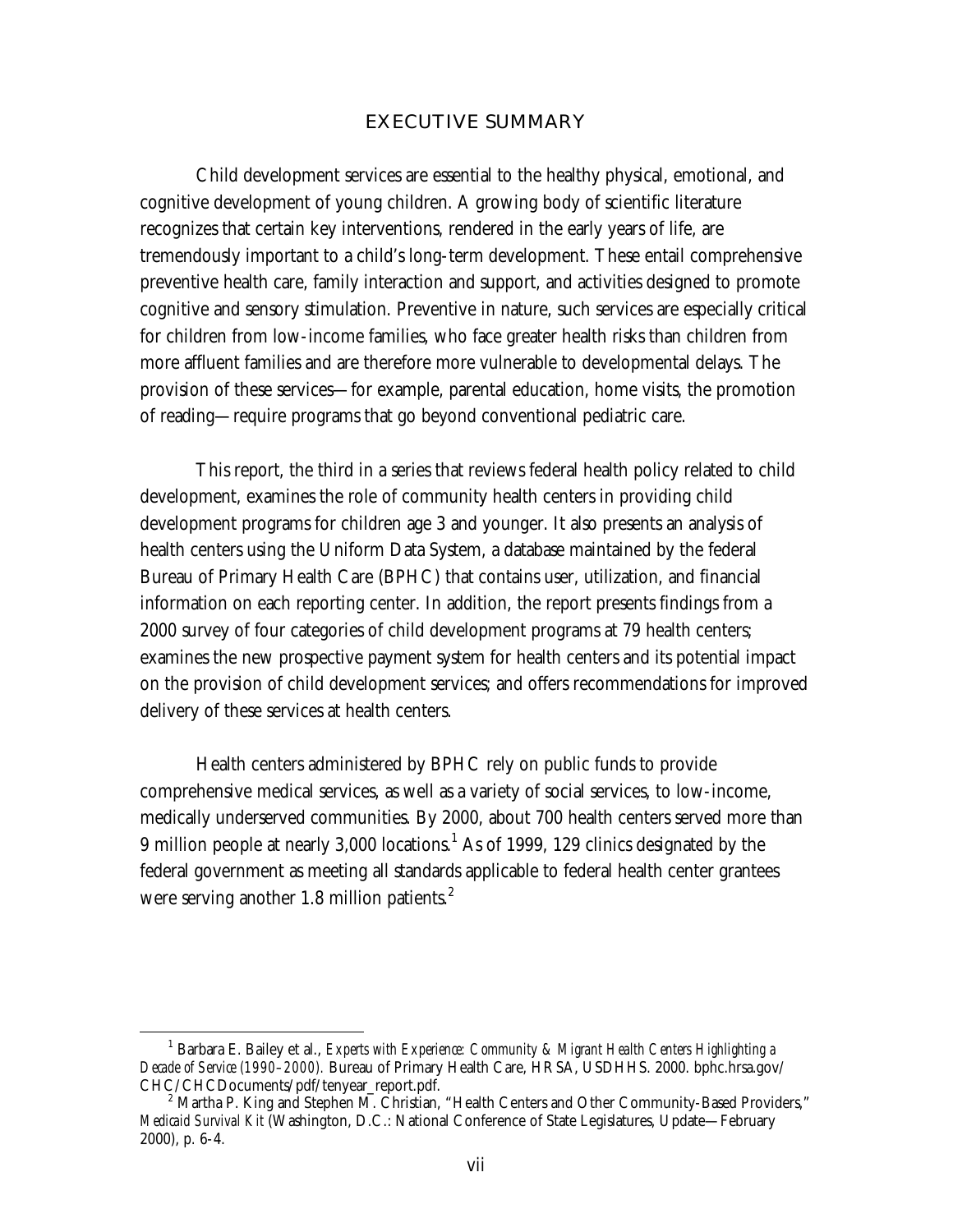Health centers are a major health care provider for children. They care for one of every six children of low-income families, and serve 1.3 million children under age  $6.^3$  In 1998, births to health center patients accounted for one of five births to low-income families, or one of 10 of all births nationally.<sup>4</sup> Because of their ability to identify at-risk children and to assess their social and primary care needs, health centers are valuable and essential providers of child development services.

Findings presented in this report show that health centers provide many valuable programs and services that promote the healthy growth and development of a large number of young children. Maintaining and expanding their ability to seek out at-risk children, screen and assess their needs, and provide appropriate development services are important to improving the health and welfare of children and their families.

Both the Senate and House of Representatives have increased funding for the community health center program to \$1.3 billion for fiscal year 2002 in their separate appropriations bills—an amount that exceeds President Bush's recommendation for expanded funding. This will allow centers to increase the number of services and programs they provide. Although our survey results show that the majority of centers provide at least one type of health-promotion and parent-education program, fewer than half offer a home visiting program or parent groups. The combination of increased federal funding for health centers and efforts by the National Association of Community Health Centers (NACHC) to double the number of patients served by them could improve the quality of preventive services for children.

The work of BPHC, in collaboration with the National Initiative for Children's Health Care Quality (NICHQ) and The Commonwealth Fund, could provide health centers with formal guidance and technical assistance to help them improve their delivery of these services. Efforts also could be made to improve the training of providers and other health center staff in the provision of development services. Health centers should take advantage of the increased attention to improving health care quality and seek out any available technical assistance tools or expertise to focus on early childhood development.

Once innovative practices to enhance healthy child development are tested and implemented, BPHC could disseminate these successful practices to other centers

 $\frac{1}{3}$ <sup>3</sup> National Association of Community Health Centers, Inc., *Access to Community Health Care: A National and State Data Book, 1998* (Washington, D.C., 1998), p. 1. 4

<sup>&</sup>lt;sup>4</sup> Martha P. King and Stephen M. Christian, "Health Centers and Other Community-Based Providers," *Medicaid Survival Kit* (Washington, D.C.: National Conference of State Legislatures, Update—February 2000), p. 6-3.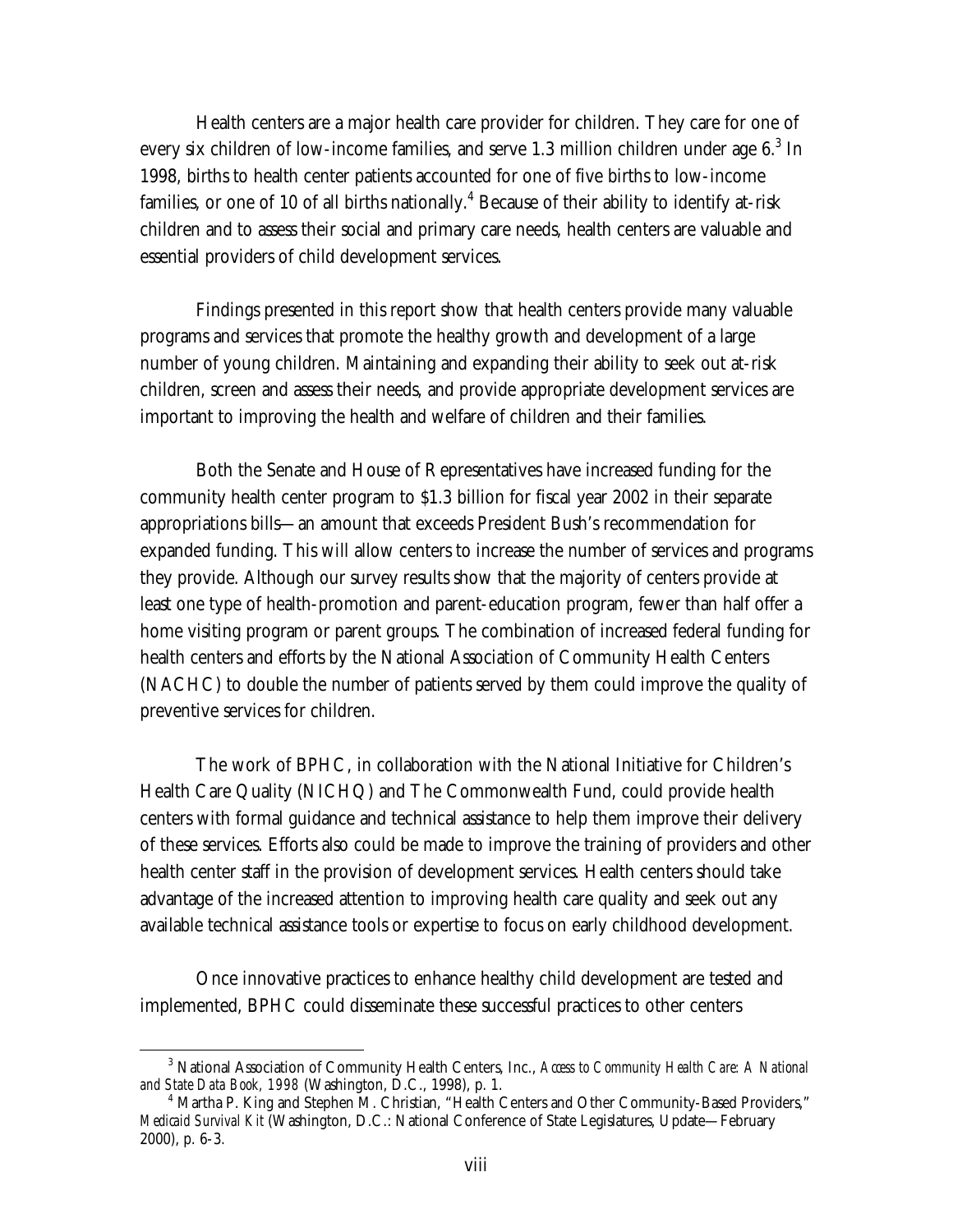throughout the country. BPHC also could go one step further and encourage all centers to make the improvement of child development services a priority on grant applications for initial or continued funding. Such an incentive would push centers to develop new ways to improve their enabling services and use existing staff to improve the quality of child development services. In addition, the Health Resources and Services Administration (HRSA) may want to strengthen coordination in the area of child development among its bureaus and other agencies in the federal government.

Changes to the Medicaid reimbursement system for Federally Qualified Health Centers (FQHCs) also provide an opportunity to improve preventive care for young children. States will use the new prospective payment system mechanism to calculate a minimum per-visit rate for FQHCs that serve Medicaid beneficiaries. The prospective payment amount is based on an average of the center's per-visit rate from FY 1999 and FY 2000. Costs of the child development services offered by the health center must be identified and included in the baseline rate, or otherwise reimbursed by the state. If an FQHC adds new child development services after the baseline rate is calculated, the FQHC's Medicaid reimbursement rate should be adjusted to incorporate the change in the scope of services furnished.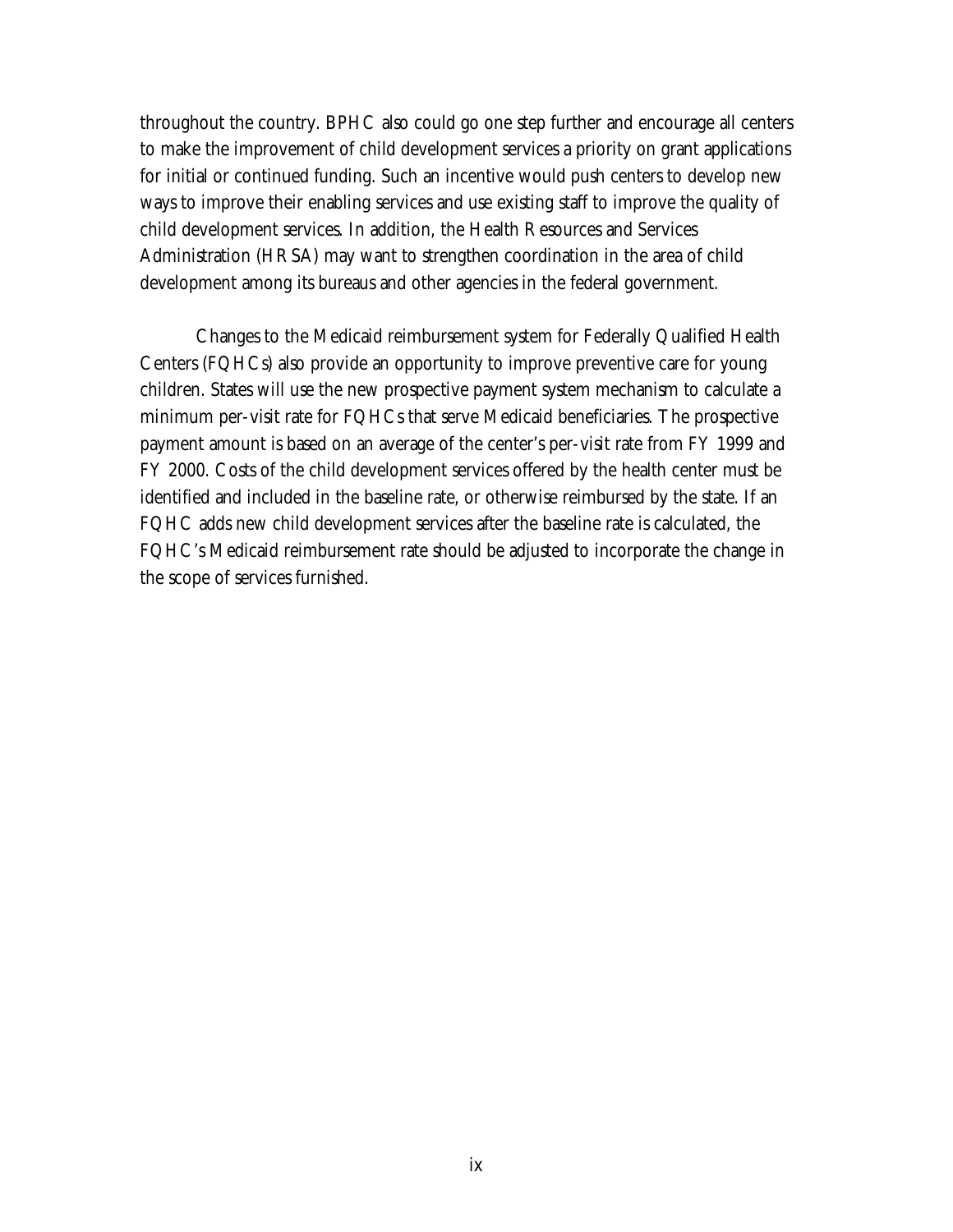# **CHILD DEVELOPMENT PROGRAMS IN COMMUNITY HEALTH CENTERS**

#### **I. INTRODUCTION**

Child development services are essential to the healthy physical, emotional, and cognitive development of young children. A recent and growing body of scientific literature recognizes that certain key interventions, rendered in the early years of life, are tremendously important to a child's long-term development. $5$  These entail comprehensive preventive health care, family interaction and support, and activities designed to promote cognitive and sensory stimulation. Preventive in nature, such services are especially critical for children from low-income families, who face greater health risks than children from more affluent families and are therefore more vulnerable to developmental delays. The provision of these services—for example, parental education, home visits, and promotion of reading—require programs that go beyond conventional pediatric care.

Effective interventions increase the odds for optimal child development.<sup>6</sup> A recent study of the association between adherence to prevailing guidelines for periodic health supervision and the occurrence of adverse health outcomes showed that a series of wellchild visits during the first two years of life has a positive effect on health outcomes for poor and near-poor children—including fewer avoidable hospitalizations—regardless of race, income level, or health status.<sup>7</sup> Children treated at health centers tend to be at higher risk for developmental problems than children within the general population. $^8$  It is thus necessary to understand how health centers—the place where large numbers of young children receive their health care—can be used to foster child development interventions.

Health centers are commonly recognized as important safety net providers for uninsured and low-income families. Less well known is the extent to which these centers play an important role in supplying preventive health services to young children from low-income families in medically underserved urban and rural communities, and the potential of these centers to provide more of these services.

<sup>5</sup> <sup>5</sup> See, for example, Institute of Medicine (IOM), *From Neurons to Neighborhoods* (Washington, D.C.: National Academy Press, 2000).

<sup>&</sup>lt;sup>6</sup> Institute of Medicine (IOM), *From Neurons to Neighborhoods* (Washington, D.C.: National Academy Press, 2000), p. 4. 7

 $\overline{A}$  Rosemarie B. Hakim and Barry V. Bye, "Effectiveness of Compliance with Pediatric Preventive Care Guidelines Among Medicaid Beneficiaries," *Pediatrics* 108 (2001): 90.

<sup>&</sup>lt;sup>8</sup> Health center patients as a whole are sicker than the general population. Ann Zuvekas, Kathy McNamara, and Caryn Bernstein, "Measuring the Primary Care Experiences of Low-Income and Minority Patients," *Journal of Ambulatory Care Management* 22 (October 1999): 68.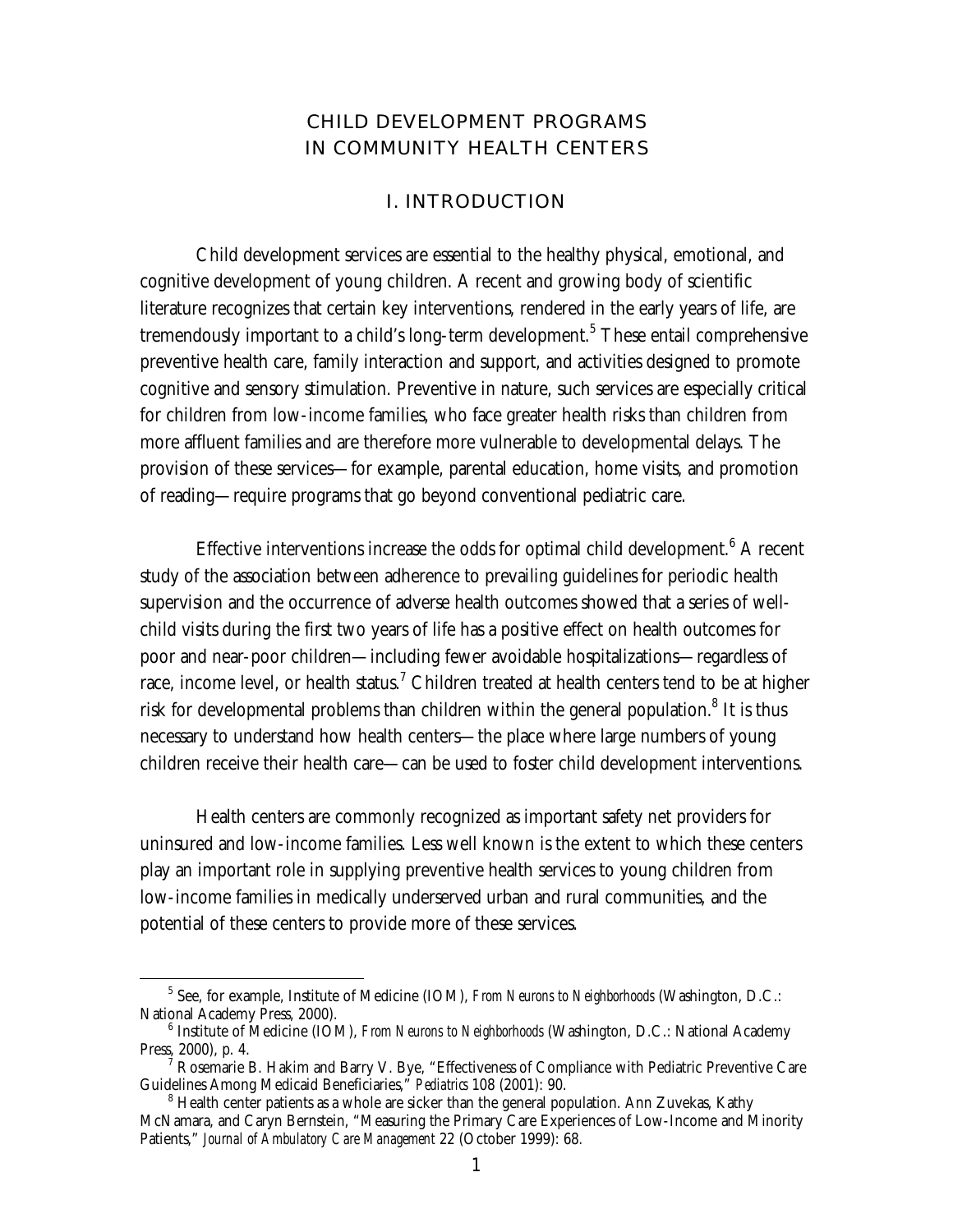This report, the third in a series that reviews federal health policy related to child development, examines the role of community health centers in providing child development programs for children age 3 and younger. It also presents an analysis of health centers using the Uniform Data System (UDS), a database maintained by the federal Bureau of Primary Health Care (BPHC) that contains user, utilization, and financial information on each reporting center. In addition, the report presents findings from a 2000 survey of four categories of child development programs at 79 health centers; examines the new prospective payment system for health centers and its potential impact on the provision of child development services; and offers recommendations for improved delivery of these services at health centers.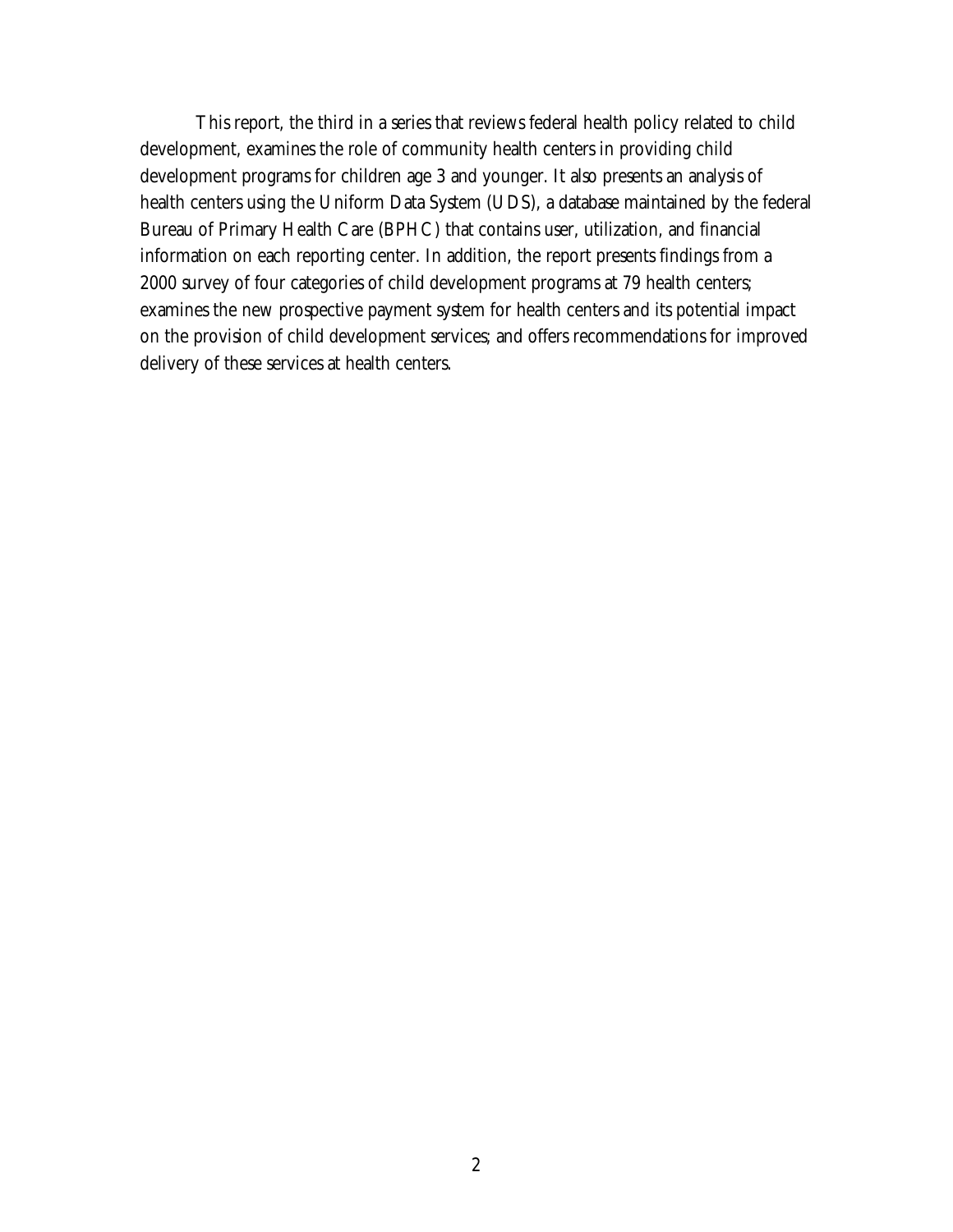#### **II. BACKGROUND**

Community health centers were created in 1965 in response to the discovery of significant health problems and poor access to care in communities targeted by President Lyndon Johnson's War on Poverty. Administered by BPHC—part of the Health Resources and Services Administration (HRSA) within the U.S. Department of Health and Human Services (HHS)—these centers rely on public funds to provide comprehensive medical services, as well as a variety of social services, to low-income, medically underserved communities. Centers also rely on community involvement, and are governed by lay community boards. $^9$  The federal appropriation for health centers in FY 2001 was approximately  $$1.169$  billion.<sup>10</sup> By 2000, about 700 health centers served more than 9 million people at nearly  $3,000$  locations.<sup>11</sup> As of 1999, 129 clinics designated by the federal government as meeting all standards applicable to federal health center grantees were serving another 1.8 million patients. $^{12}$ 

Health centers use a broad definition of health care, which is provided both on-site and in such satellite locations as schools, child care sites, migrant labor camps, public housing, and homeless shelters. This allows for the provision of a wide range of medical, preventive, educational, environmental, and social services as part of the centers' basic and supplemental federally supported health care activities.<sup>13</sup> These services include basic primary care, prenatal care, substance abuse and mental health services, laboratory tests, Xrays, pharmacy services, health education, child care, and enabling services such as translation and transportation. Health centers also play an important role in outreach and provide links to welfare; Women, Infants, and Children (WIC) programs; Medicaid; and the State Children's Health Insurance Program  $\left($ CHIP $\right)$ .<sup>14</sup> A recent survey conducted by HHS's Office of the Inspector General found that 83 percent of health centers carry out

<sup>9</sup> <sup>9</sup> Sara Rosenbaum, Peter Shin, Anne Markus, and Julie Darnell, "Health Centers' Role as Safety Net Providers for Medicaid Patients and the Uninsured." Prepared for the Kaiser Commission on Medicaid and the Uninsured. February 2000, p. 2, www.kff.org.

<sup>&</sup>lt;sup>10</sup> Marilyn Hughes Gaston. Letter to All Bureau of Primary Health Care Grantees and National Health Service Corps Sites, #2001-09, "Department of Health and Human Services Fiscal Year 2001<br>Appropriations, Other Legislation, and Regulation Issuances," (January 16, 2001), see bphc.hrsa.gov/CHC.

<sup>&</sup>lt;sup>11</sup> Barbara E. Bailey et al., *Experts with Experience: Community & Migrant Health Centers Highlighting a Decade of Service (1990–2000).* Bureau of Primary Health Care, HRSA, USDHHS. 2000.

 $^{12}$  Martha P. King and Stephen M. Christian, "Health Centers and Other Community-Based Providers," *Medicaid Survival Kit* (Washington, D.C.: National Conference of State Legislatures, Update— February 2000), p. 6-4. 13 Ibid.

<sup>14</sup> Karen Davis, Karen Scott Collins, and Allyson Hall, *Community Health Centers in a Changing U.S. Health Care System* (New York: The Commonwealth Fund, May 1999), p. 3.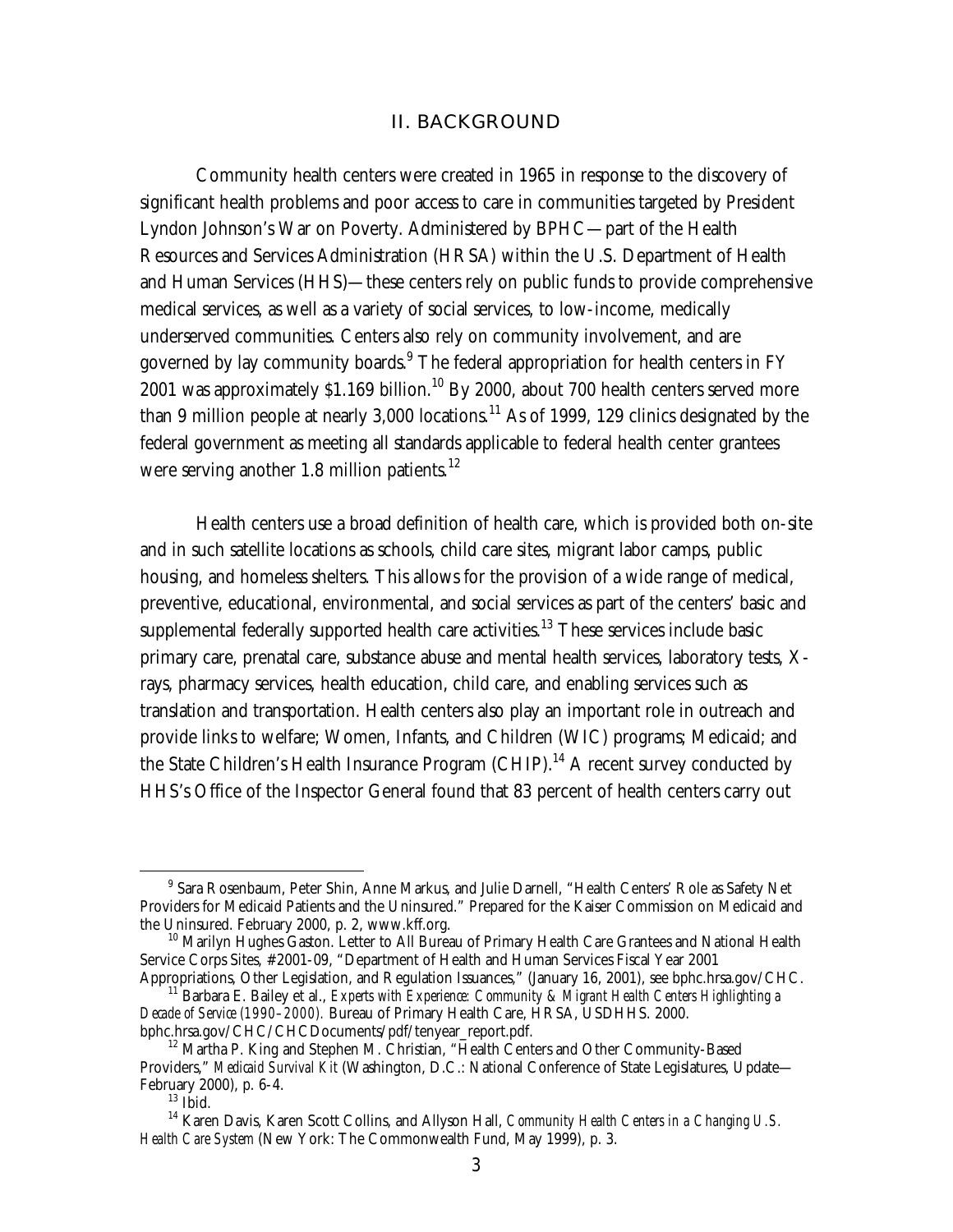their own CHIP outreach, which usually involves screening current clients for CHIP eligibility.<sup>15</sup>

U.S. health centers receive revenue from both public and private sources, but they rely heavily on Medicaid and federal, state, and local grant funding (Figure 1). In 1998, Medicaid accounted for 34 percent of total revenues for all reporting health centers, federal grants for 26 percent, and state and local grants and contracts for 12 percent. Revenue from private or commercial insurance made up 6.4 percent and Medicare represented 6.5 percent of total revenue.<sup>16</sup> In contrast, private physician practices predominantly serve commercially insured patients and so are less sensitive to declining payment rates for Medicaid patients and stagnant federal funding levels for the growing uninsured population. $17$ 



The patient population of health centers is largely low-income, nonelderly, and ethnically diverse. Of the 8.6 million patients health centers served in 1998, approximately 76 percent (6.6 million) had family incomes at or below 200 percent of the federal poverty level (FPL). More than half (5.0 million) had incomes below 100 percent of FPL. In the same year, 41 percent (3.5 million) were uninsured and 33 percent (2.8 million) had Medicaid coverage. Only 15 percent (1.3 million) of health center patients had private insurance. The rest (11%) had either Medicare or other public funding (Figure 2).<sup>18</sup>

<sup>&</sup>lt;sup>15</sup> Office of Inspector General, USDHHS, "Federally Funded Health Centers and Low-Income Children's Health Care: Improving SCHIP Enrollment and Adapting to a Managed Care Environment," OEI-06-98-00321. December 2000, p. i. www.hhs.gov/oig/oei/reports/a499.pdf.<br><sup>16</sup> The George Washington University Center for Health Services Research and Policy (CHSRP)

analysis of 1998 Uniform Data System, Bureau of Primary Health Care, USDHHS. 17 Rosenbaum, Shin, Markus, and Darnell, 2000.

<sup>&</sup>lt;sup>18</sup> CHSRP analysis of 1998 Uniform Data System, Bureau of Primary Health Care, USDHHS.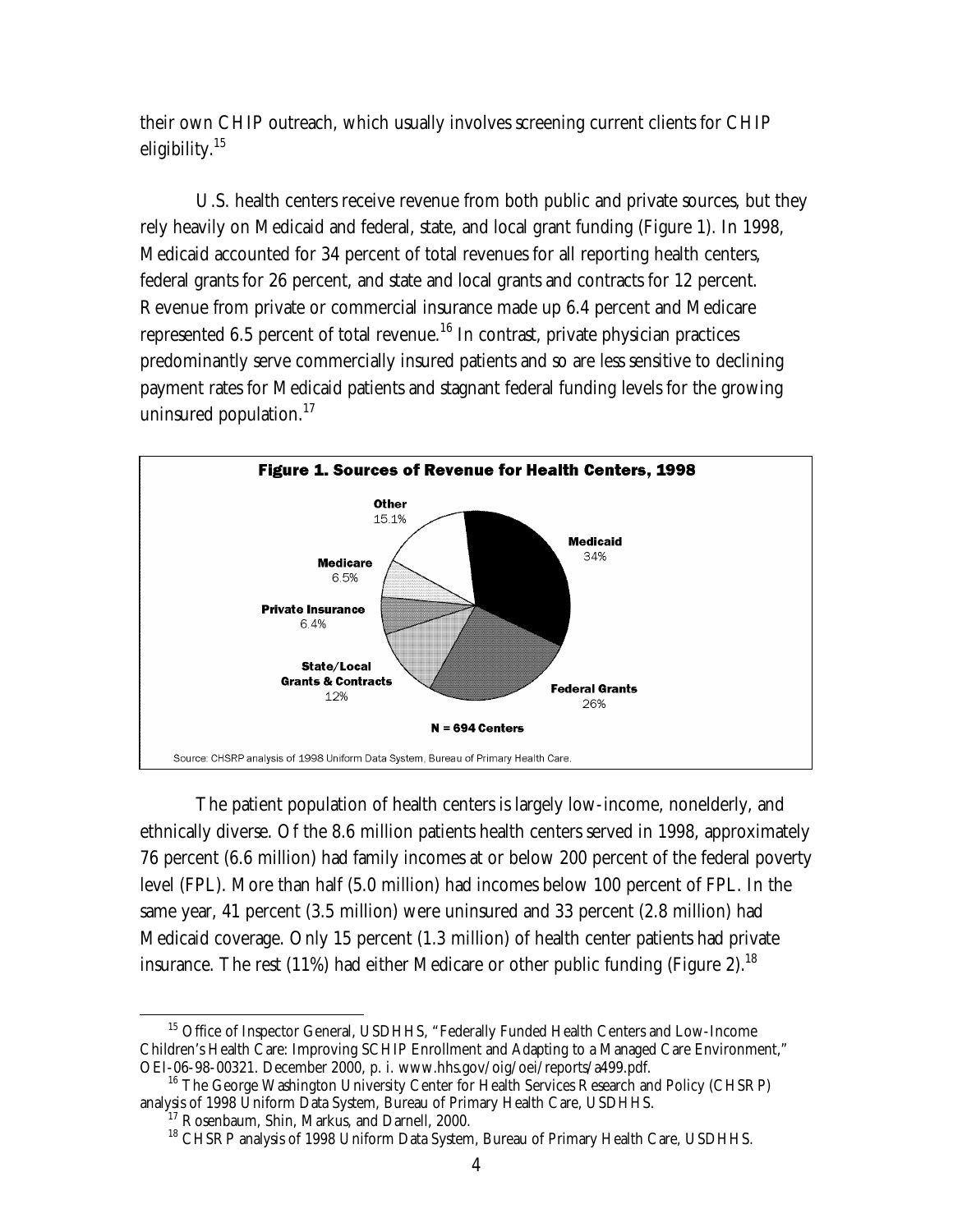In 1998, 35 percent (3.0 million) were white, 32 percent (2.8 million) were Hispanic, 25 percent (2.2 million) were African-American, 2 percent (175,000) were Asian, and 1 percent (90,000) were Native American. Rural centers served just over half of all patients.<sup>19</sup>



Figure 3 shows the age distribution of health center patients in 1998. The more than 1.2 million children younger than age 5 served that year amounted to 14 percent of all patients. Children younger than 20 years of age made up 41 percent (3.5 million), and adults ages 20 through 64 made up 52 percent (4.5 million) of patients. Approximately 276,000 patients were known to be pregnant in 1998. Of the 126,000 infants born to prenatal care users in 1998, 6 percent had low birth weights that ranged between 1501 and 2500 grams. Just 2 percent had birth weights less than 1500 grams, attesting to the importance of prenatal services at health centers.<sup>20</sup> The percentage of low-birth-weight babies born to users of health center prenatal care services was less than the national average of 7.6 percent in 1998, although the percentage of very low birth weights was slightly higher than the national average of 1.4 percent the same year.<sup>21</sup>

 $19$  Ibid.

 $20$  Ibid.

<sup>&</sup>lt;sup>21</sup> March of Dimes, *The March of Dimes Data Book for Policy Makers: Maternal, Infant, and Child Health in the United States* (Washington, D.C., 2001), pp. 65, 67.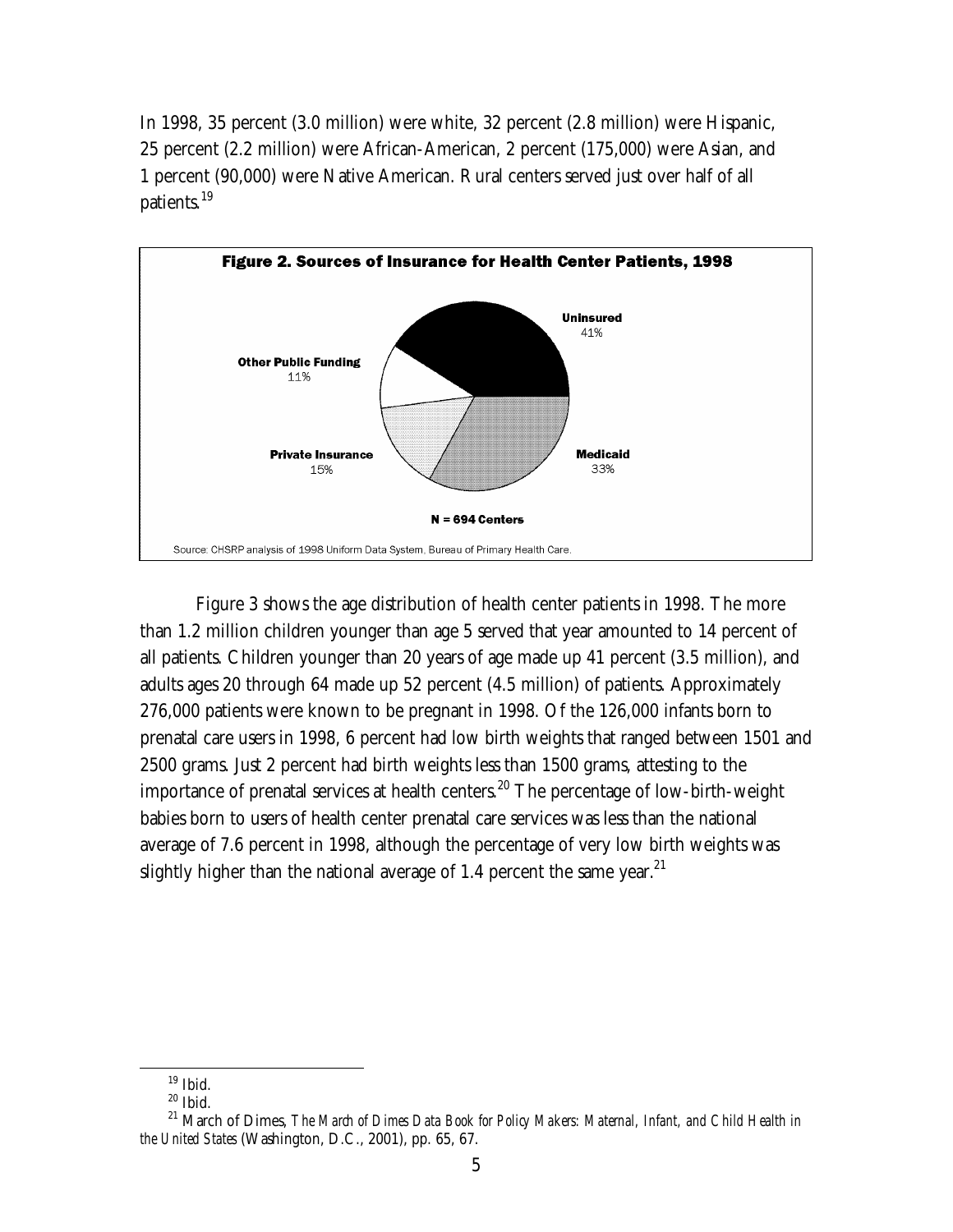

### **Health Centers' Role in Providing Child Health and Development Services**

Health centers served 3.5 million children from low-income families in 1998.<sup>22</sup> Approximately 45 percent of those children were enrolled in Medicaid or CHIP and 36 percent were uninsured. The remaining 19 percent had either private insurance or other public insurance (e.g., Civilian Health and Medical Program of the United States  $[CHAMPUS]$  or state insurance programs).<sup>23</sup> During the same year, births to health center patients accounted for one of five births to low-income families, or one of 10 of all births nationally.<sup>24</sup> Tables 1 through 3 show the types of health centers with the greatest proportion of young children in 1998, broken down by selected patient and health center characteristics.

Table 1 shows that the patient load of centers where a majority of patients had incomes below 200 percent of poverty was associated with a greater proportion of children younger than age 4. In centers where more than 50 percent of patients had incomes under 200 percent of FPL, 14.4 percent of patients were young children. Health centers with fewer than 50 percent of patients under 200 percent of FPL had 10.6 percent of patients who were young children.

<sup>&</sup>lt;sup>22</sup> The National Association of Community Health Centers estimates that 4.5 million children were served in approximately 1,000 community health centers across the country in 1998. National Association of Community Health Centers, Inc., *Access to Community Health Care: A National and State Data Book, 1998*

 $^{23}$  Percentages based on CHSRP analysis of 1998 Uniform Data System of children under age 20, Bureau of Primary Health Care, USDHHS.

<sup>&</sup>lt;sup>24</sup> Martha P. King and Stephen M. Christian, "Health Centers and Other Community-Based Providers," *Medicaid Survival Kit* (Washington, D.C.: National Conference of State Legislatures, Update— February 2000), p. 6-3.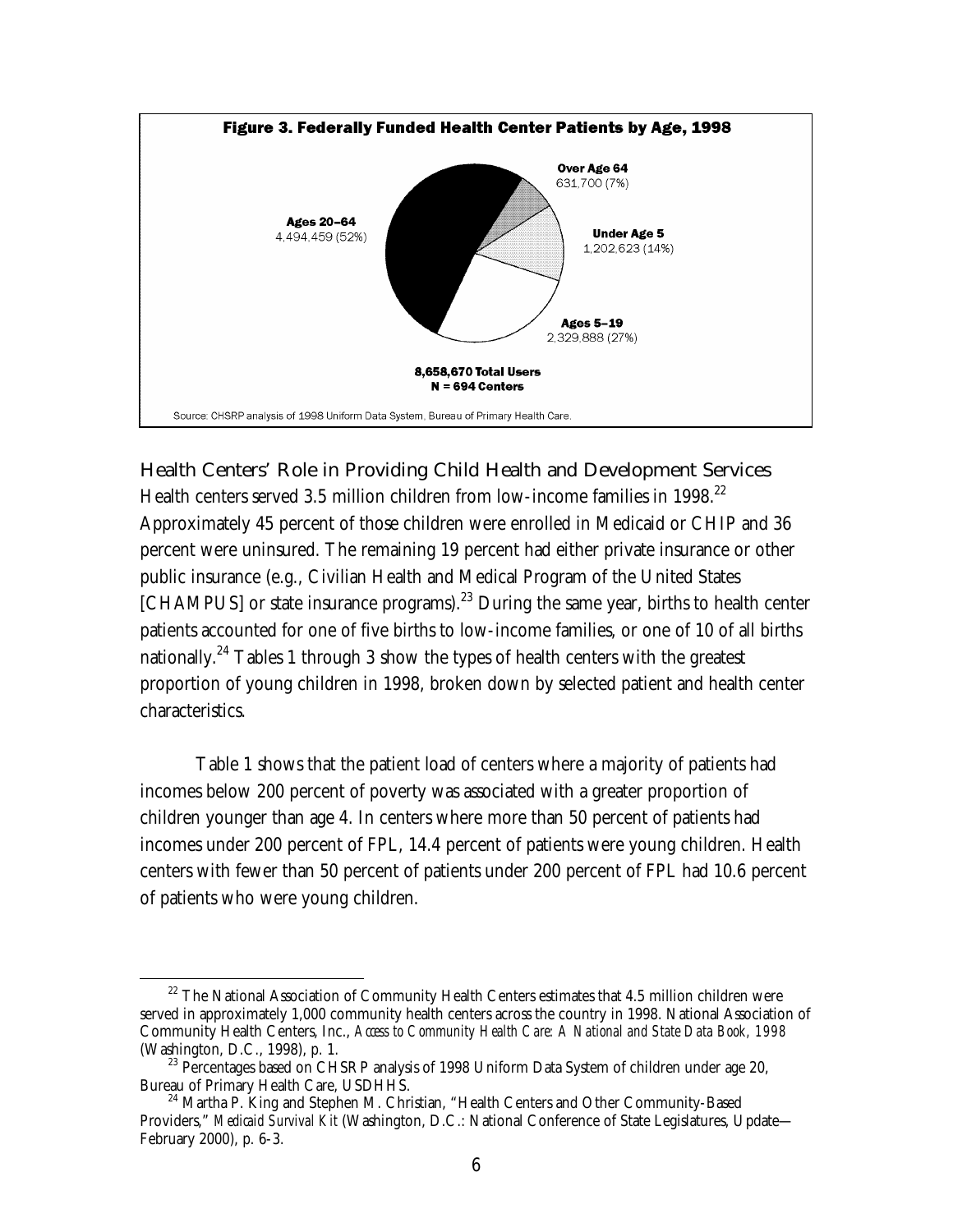| Percentage of patients with incomes<br>below 200% of FPL | Number of<br>health<br>centers | Number of<br>children<br>ages $0-4$ | Children ages 0-4<br>as a percentage of<br>all patients |
|----------------------------------------------------------|--------------------------------|-------------------------------------|---------------------------------------------------------|
| Less than or equal to 50% of patients                    | 137                            | 127,402                             | 10.6%                                                   |
| Greater than 50% of patients                             | 557                            | 1,075,221                           | 14.4%                                                   |
| Total                                                    | 694                            | 1,202,623                           | 13.9%                                                   |

|  |  | Table 1. Children Age 4 or Younger as a Percentage of Low-Income Patients |
|--|--|---------------------------------------------------------------------------|
|  |  |                                                                           |

Source: CHSRP analysis of 1998 Uniform Data System, Bureau of Primary Health Care, USDHHS.

The distribution of children age 4 and younger also differs across health center types, sizes, and urban or rural locations. Table 2 shows that health centers with a greater proportion of young children as patients tend to be migrant health center (MHC) grantees, large in size, and located in urban areas. In migrant health centers, young children represent 16.3 percent of patients, compared with 14 percent in community health centers and centers serving homeless children and adults. At large health centers, children account for 14.6 percent of patients compared with 11.7 percent in small health centers. Patients who are children amount to 14.5 percent of all patients at urban centers; that number is 13.1 percent at rural health centers.

|                                    | Number of<br>health<br>centers | Number of<br>children<br>ages $0-4$ | Children ages 0-4<br>as a percentage of<br>all patients |
|------------------------------------|--------------------------------|-------------------------------------|---------------------------------------------------------|
| Grant type*                        |                                |                                     |                                                         |
| Migrant health                     | 111                            | 320,196                             | 16.3%                                                   |
| Community health                   | 611                            | 1,168,412                           | 14.1                                                    |
| Health care for homeless children  | 11                             | 19,292                              | 14.2                                                    |
| Health care for the homeless       | 126                            | 242,584                             | 13.9                                                    |
| <b>Size</b>                        |                                |                                     |                                                         |
| Large (more than 10,000 patients)  | 309                            | 963,538                             | 14.6                                                    |
| Small (fewer than 10,000 patients) | 385                            | 239,085                             | 11.7                                                    |
| Total                              | 694                            | 1,202,623                           | 13.9                                                    |
| Urban/Rural**                      |                                |                                     |                                                         |
| Urban                              | 308                            | 628,080                             | 14.5                                                    |
| Rural                              | 347                            | 531,480                             | 13.1                                                    |

#### Table 2. Children Age 4 or Younger by Selected Characteristics of Health Centers

 \* Health centers that received at least one grant type. These are the four grant types defined by HRSA. \*\* Thirty-nine health centers did not report urban/rural location.

Source: CHSRP analysis of 1998 Uniform Data System, Bureau of Primary Health Care, USDHHS.

Enabling services, such as translation services, transportation, and case management, help individuals and families access appropriate health services that they may otherwise have difficulty obtaining. The individuals who provide these services include case managers, health education specialists, outreach workers, and others who help identify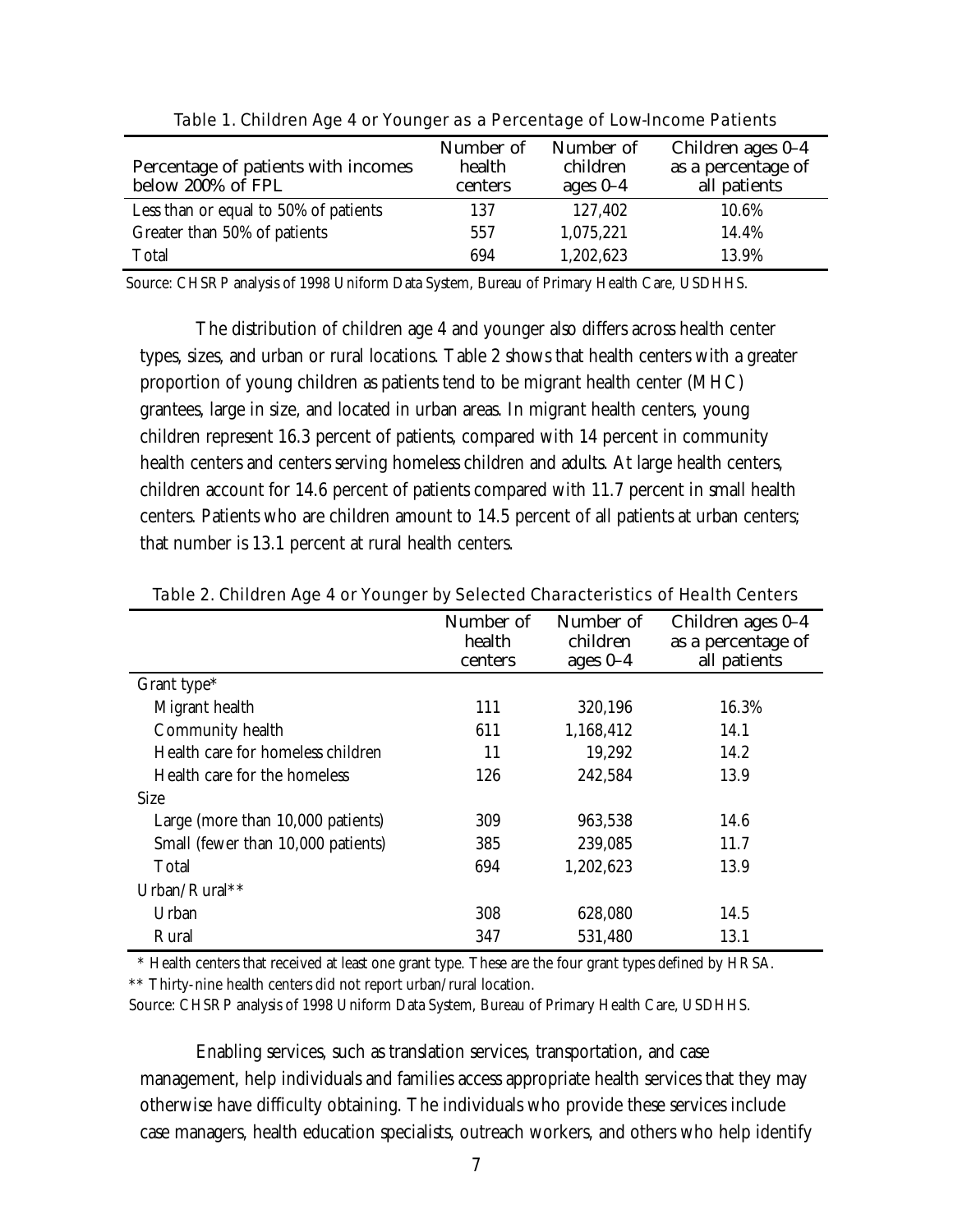and monitor at-risk pregnant women and children. Health centers with a greater proportion of enabling services staff also were more likely to have a greater proportion of patients who were young children (Table 3). Health centers in which enabling staff represented more than 20 percent of total staffing reported that approximately 15 percent of patients were young children, whereas health centers with fewer than 10 percent enabling staff reported less than 14 percent of patients were young children.

| Enabling staff* as a percentage<br>of total health center staff | Number of<br>health<br>centers | Number of<br>children<br>ages $0-4$ | Children ages 0-4<br>as a percentage of<br>all patients |
|-----------------------------------------------------------------|--------------------------------|-------------------------------------|---------------------------------------------------------|
| 0% of total staff                                               | 95                             | 81,589                              | 13.5%                                                   |
| $0\% - 5\%$ of total staff                                      | 147                            | 262,263                             | 13.1                                                    |
| $5\% - 10\%$ of total staff                                     | 155                            | 319,844                             | 13.9                                                    |
| $10\% - 20\%$ of total staff                                    | 168                            | 320,142                             | 14.1                                                    |
| Greater than 20% of total staff                                 | 127                            | 214,315                             | 15.4                                                    |

Table 3. Enabling Service Staff as a Percentage of Total Health Center Staff

\* Enabling services staff include caseworkers, health education specialists and outreach workers, and others who help identify and monitor at-risk pregnant women and children.

Source: CHSRP analysis of 1998 Uniform Data System, Bureau of Primary Health Care, USDHHS.

Because of their ability to identify at-risk children and to assess their social and primary care needs, health centers are valuable and essential providers of child development services. Various grants from BPHC and state and local governments allow health centers to identify children likely to be at risk for developmental problems, and to offer a wide range of enabling and medical services for the promotion and development of mental and physical health. Health center programs been shown to reduce the incidence of infant mortality, low birth weight, and childhood illnesses such as inner-ear infections, and to increase the usage of prenatal care, preventive health services, and the proportion of children immunized.<sup>25</sup>

Health centers employed nearly 870 full-time equivalent pediatricians in 1998. The UDS provides encounter information on select conditions and services for that year (Figure 4 and Table 4). Figure 4 shows that there were more than 3.3 million pediatric health encounters with children of all ages and nearly 1.8 million encounters related to child health supervision in that year.<sup>26</sup>

<sup>&</sup>lt;sup>25</sup> Martha P. King and Stephen M. Christian. "Health Centers and Other Community-Based Providers." *Medicaid Survival Kit* (Washington, D.C.: National Conference of State Legislatures, Update— February 2000), p. 6-7.<br><sup>26</sup> CHSRP analysis of 1998 Uniform Data System, Bureau of Primary Health Care, USDHHS.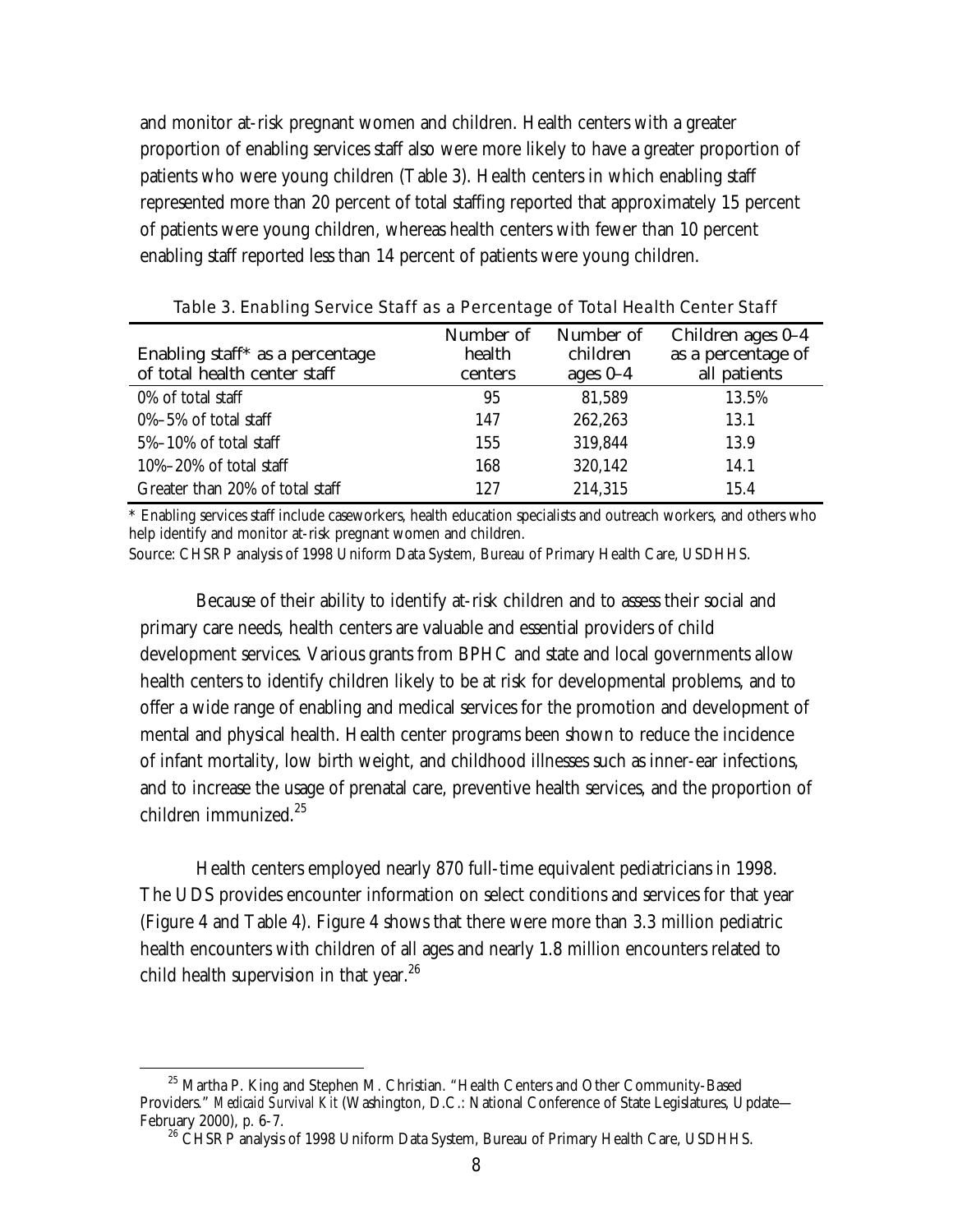

Table 4 lists the type and number of separate encounters commonly associated with children's health care per health center. Because migrant health centers have a higher-than-average proportion of young children as patients, the table also compares health centers with and without MHC grants.

|                                                       | Number of<br>immunization<br>encounters | Number of<br>child health<br>encounters* | Number of<br>developmental<br>encounters** | Number of<br>encounters for<br>perinatal conditions |
|-------------------------------------------------------|-----------------------------------------|------------------------------------------|--------------------------------------------|-----------------------------------------------------|
| All health centers<br>$(694 \text{ total})$           | 2,858.8                                 | 2,732.7                                  | 95.3                                       | 58.2                                                |
| Health centers without<br>$MHC***$ grants (583 total) | 2,582.9                                 | 2,515.8                                  | 97.3                                       | 41.7                                                |
| Health centers with MHC<br>grants (111 total)         | 4,228.8                                 | 3,872.0                                  | 8.5                                        | 145.2                                               |

Table 4. Average Number of Developmental Encounters per Health Center

 \* Child health encounter refers to a visit between a physician and a child for health supervision of an infant or child ages 0 through 11 years.

 \*\* Developmental encounter refers to a visit between a physician and a child for lack of expected normal physical development. \*\*\* Migrant Health Center.

Source: CHSRP analysis of 1998 Uniform Data System, Bureau of Primary Health Care, USDHHS.

Migrant health centers appear to experience fewer developmental encounters than nonmigrant health centers (8.5 vs. 97.3); however, MHCs reported larger numbers of visits per center for perinatal conditions, child health supervision, and immunizations. This suggests that these centers might be providing services for perinatal conditions and child health supervision as substitutes for developmental care.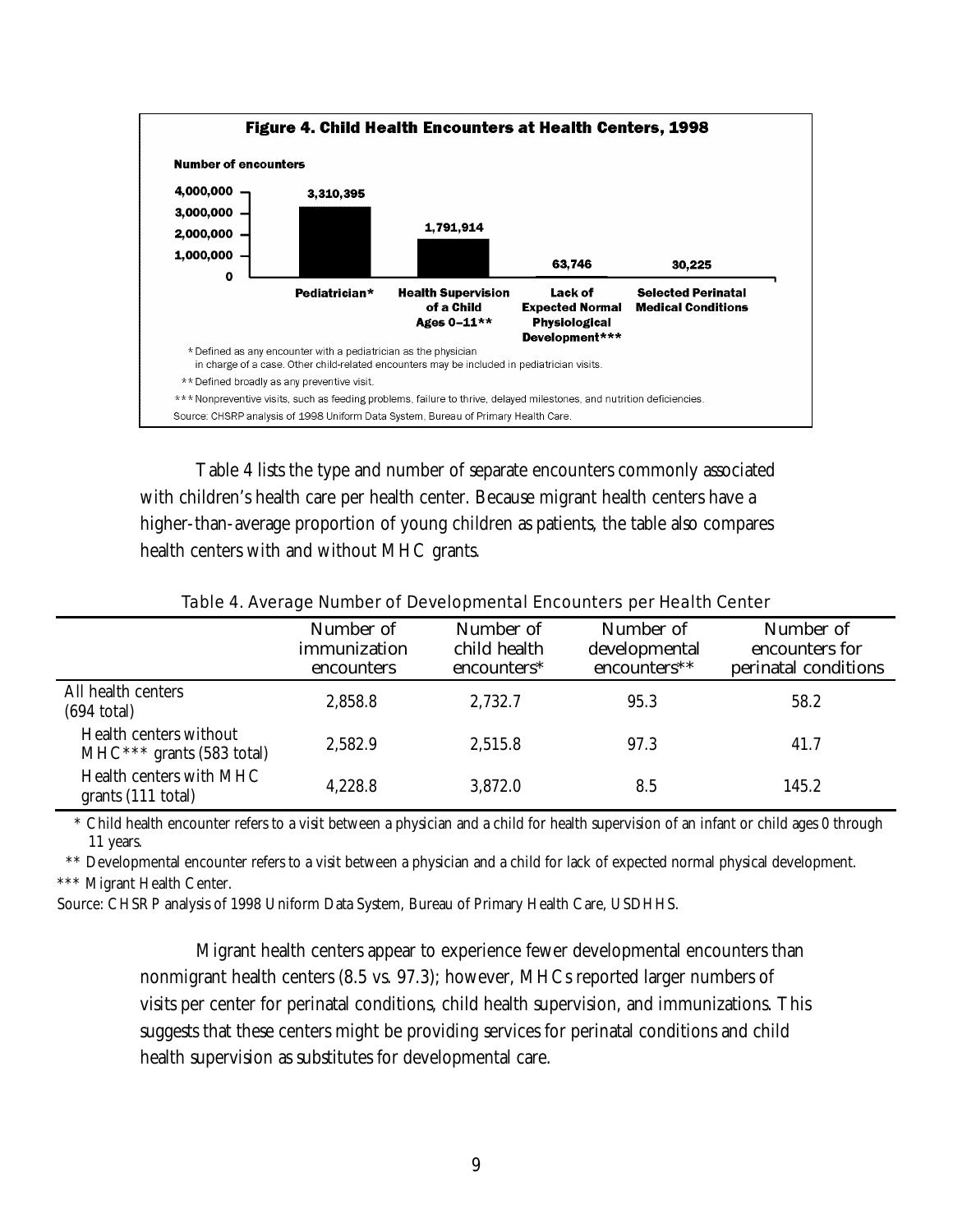Child development services that go beyond traditional pediatric care include a variety of formal education, assessment, intervention, health promotion, and carecoordination activities. Examples of such services include nutritional and lactation counseling, injury prevention, parenting classes, home visits, case management, infant health tracking (i.e., monitoring infant health supervision), oral health and education, and behavioral health. The discussion below focuses on the findings of a 2000 survey of health centers conducted by the George Washington University Center for Health Services Research and Policy (CHSRP) that focused on these types of services to examine the extent to which health centers deliver child development services.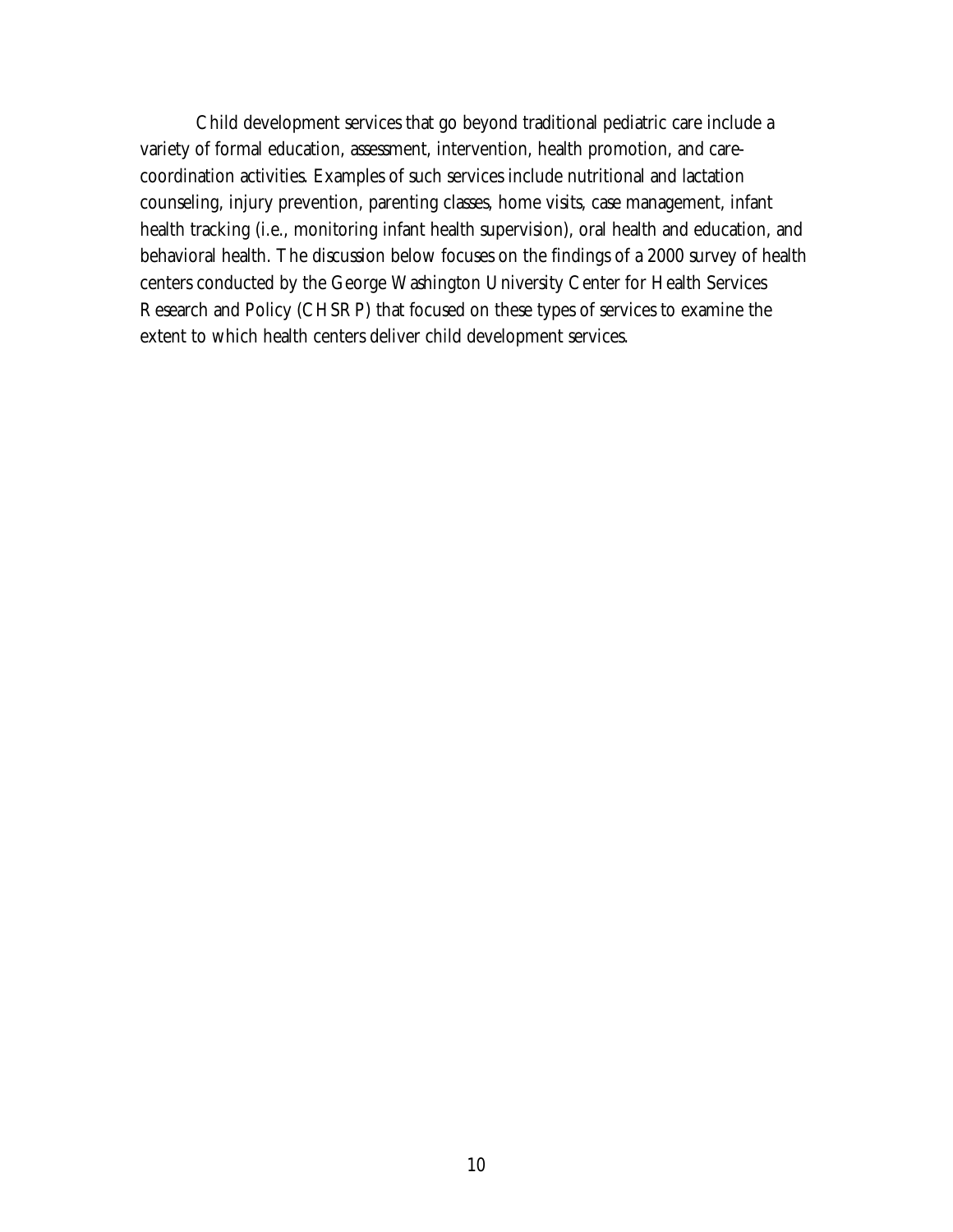# **III. NATIONAL SURVEY OF CHILD DEVELOPMENT PROGRAMS IN COMMUNITY HEALTH CENTERS**

#### **Purpose and Methodology**

This survey was intended to identify the types of formal child development programs health centers provide to children age 3 and younger that go above and beyond what is normally provided during pediatric encounters. The survey defined child development programs as "any kind of program established by a community health center to promote the healthy growth and development of a child ages 0 to 3." Because the survey's focus was on preventive and health promotion activities, it did not examine the content of each service, and it did not include programs that target children with developmental delays.

The survey instrument was a page-long check-off list of programs that fall within the following categories: health promotion programs, health education for parents, programs with home visiting, and selected developmental therapy programs. An "other" category allowed respondents to include additional formal programs. The programs listed were derived after viewing pediatric program literature from several health centers, as well as the National Public Health and Hospital Institute's survey findings from National Association of Public Hospitals and Health Systems members on innovative child development services for children at risk.<sup>27</sup> This survey was funded by The Commonwealth Fund.

Health centers queried responded to a fax sent to all health centers by CHSRP in conjunction with the National Association of Community Health Centers, Inc. (NACHC). This fax requested a response if the center provided child development programs on site and if it was able to provide additional information. Finally, a series of phone calls to centers that responded affirmatively was made to solicit participation in the survey.

The survey was faxed during the spring of 2000 to representatives of 103 health centers in the United States and Puerto Rico. These centers represent roughly one of seven health centers nationally. Follow-up faxes and phone calls helped secure a 76.7 percent response rate. Staff members who were familiar with all child development programs provided by that center (e.g., pediatric program managers or medical directors) completed the surveys. Note that respondents may have included both formal and informal programs for all children, rather than just those three years and younger.

27 See Betsy Carrier and Sheila Madhani, *Innovative Programs for Children 0–3* (Washington, D.C.: National Public Health and Hospital Institute, 1999). The authors also met with CHSRP to provide some helpful information on survey design.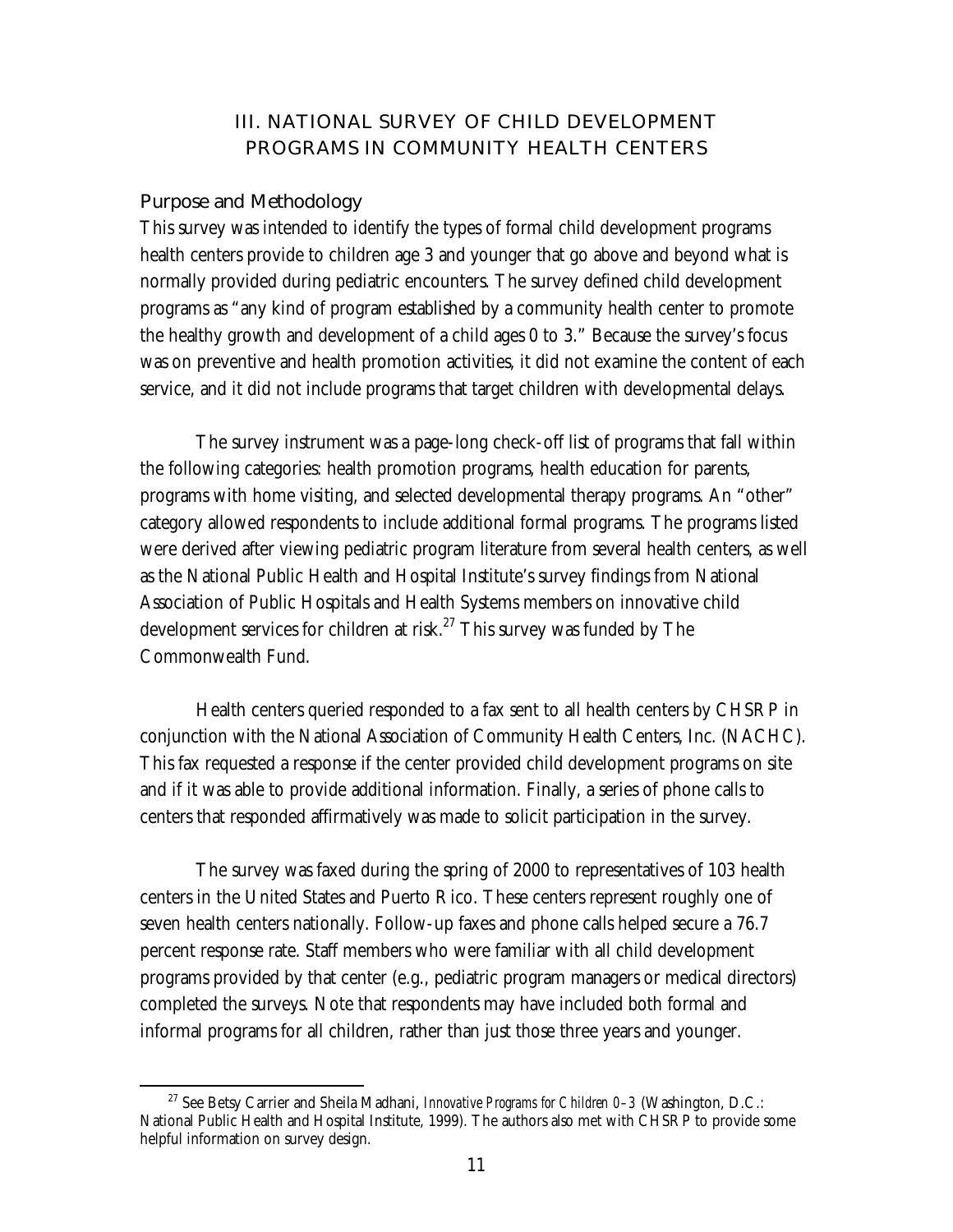### **Findings**

The UDS shows that the 79 responding health centers served approximately 186,000 children, or 15.4 percent of all health center patients younger than age 5. The Commonwealth Fund's Assuring Better Child Health and Development (ABCD) program and the survey focus on children age 3 and younger. The UDS identifies children as a combination of the two youngest groups—users under age 1 and users from one to four years old. The UDS also shows that these 79 health centers had patient, revenue, staffing, and utilization characteristics similar to all other health centers. Survey results indicate that these health centers provide a variety of health education, home visiting services, and health promotion programs for children; however, there appears to be no minimum or standard set of programs for child development and health education. The following series of tables describe the types of programs available to young children at health centers.

### **Health Promotion Programs**

Every health center surveyed reported that it offers at least one health promotion program for young children (Table 5). Nearly all (92%) indicated that they provide well-child checkups, and most (66%) reported that they provide oral health and education; however, the percentage of health centers reporting that they provide services for high-risk infants and behavioral health was relatively low—39 and 30 percent (31 and 24 centers), respectively. The centers may coordinate these types of services with other providers one, for example, reported that it coordinates well-child checkups with private physicians.<sup>28</sup>

|                                  | Number of centers | Percentage $(N=79)$ |
|----------------------------------|-------------------|---------------------|
| Well-child checkups              | 73                | 92                  |
| High-risk infant tracking/clinic | 31                | 39                  |
| Oral health and education        | 52                | 66                  |
| Behavioral health clinic         | 24                | 30                  |
| None of the above                |                   |                     |

Table 5. Health Promotion Programs

### **Health Education for Parents**

Most health centers surveyed indicated that they provide nutritional and lactation counseling (Table 6). Approximately 75 percent (59 centers) reported that they provide nutritional counseling and 63 percent (50 centers) provide lactation counseling. More than half (45 centers) reported offering parenting classes and approximately 52 percent reported

<sup>&</sup>lt;sup>28</sup> Three health centers originally did not report any health promotion programs as defined by this survey. When contacted to find out why, each one said they had mistakenly neglected to check off a health promotion program. During this round of phone calls in April 2001, one center informed CHSRP that it does not provide on-site well-child services because it coordinates them through private physicians.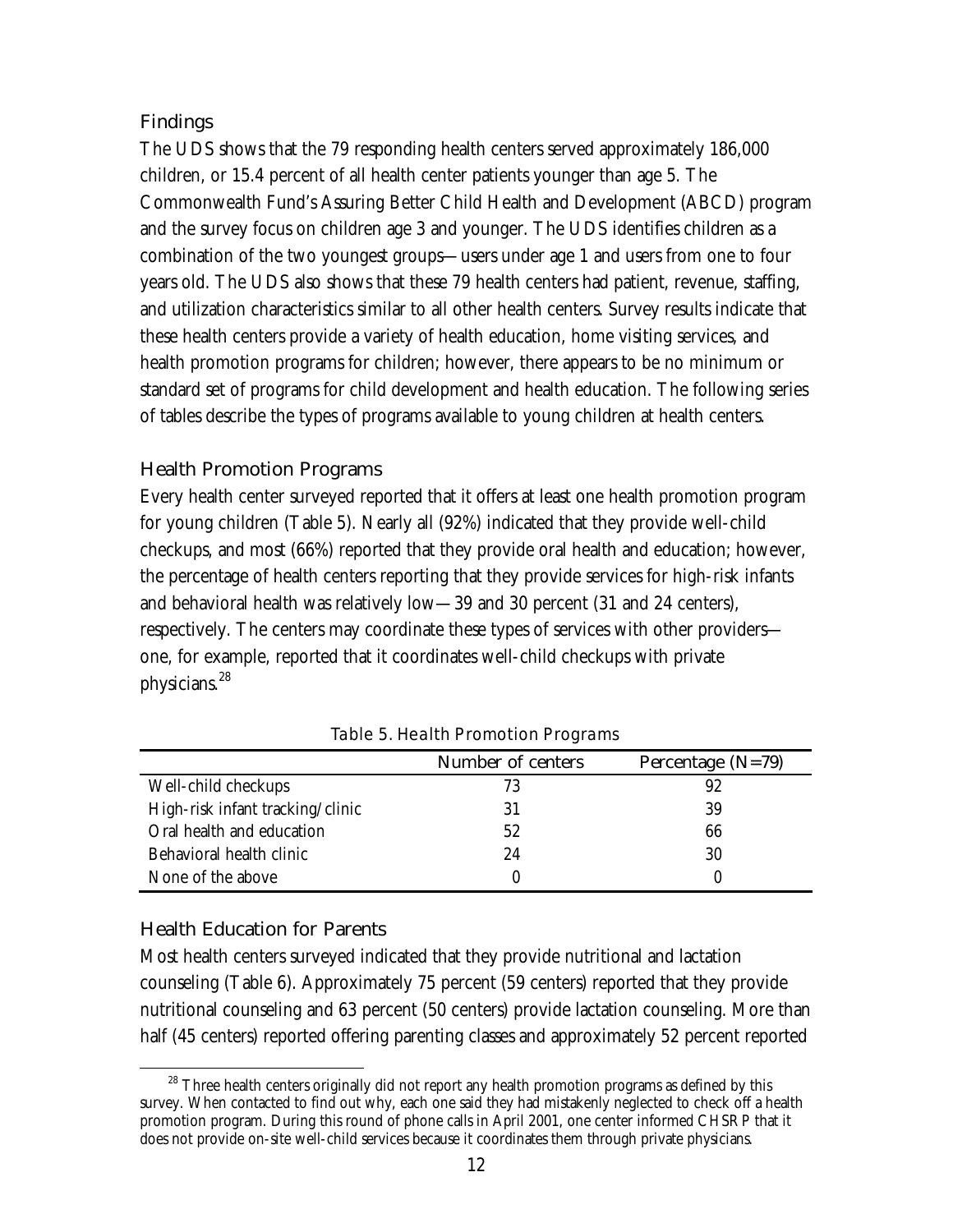offering a reading promotion program. Only 16 percent (13 centers) said that they offer a parenting program for teenagers. Seventy-four health centers reported at least one parent education program; only five do not provide any health education programs, as defined by the survey. Three health centers reported parent support groups, resource centers, and smoking cessation as additional educational activities.

| <b>Number of centers</b> | Percentage $(N=79)$ |
|--------------------------|---------------------|
| 59                       | 75                  |
| 50                       | 63                  |
| 30                       | 38                  |
| 41                       | 52                  |
| 13                       | 16                  |
| 45                       | 57                  |
| 5                        | 6                   |
|                          |                     |

Table 6. Health Education for Parents

\* Teen parent and child program.

#### **Programs with Home Visiting**

Home visiting programs tend to target families with young children, and are generally reported as case-management activities. These programs have produced positive effects, such as preventing child abuse and neglect and decreasing cigarette smoking, as well as increased birth weights for children of teens and increased use of community services.<sup>29</sup> In assessing programs with home visits, the survey addressed environmental observations (i.e., visiting families to assess the child's health in his or her own home), homebound child services (i.e., the delivery of services to a homebound child in his or her own home), and general case management. Although more than half of the health centers (44 centers) reported case management, it is unclear to what extent the respondents distinguished the various services (Table 7). Ten percent (8 centers) indicated that they provide homebound child services, and 35 percent (28 centers) indicated that they provide environmental observations, both as separate activities from case management. On the whole, most health centers do not provide the kind of home visiting programs identified by the survey—62 percent (49 centers) did not report any of these services; however, 15 health centers added that they also provide prenatal/postpartum care as part of their "other" home visits. Three of these did not report environmental observations, homebound child services, or case management.

 $29$  See, for example, David Olds, et al., "Prenatal and Infancy Home Visitation by Nurses: Recent Findings," *The Future of Children* 9 (Spring/Summer 1999): 44–65, www.futureofchildren.org/ hv2/index.htm.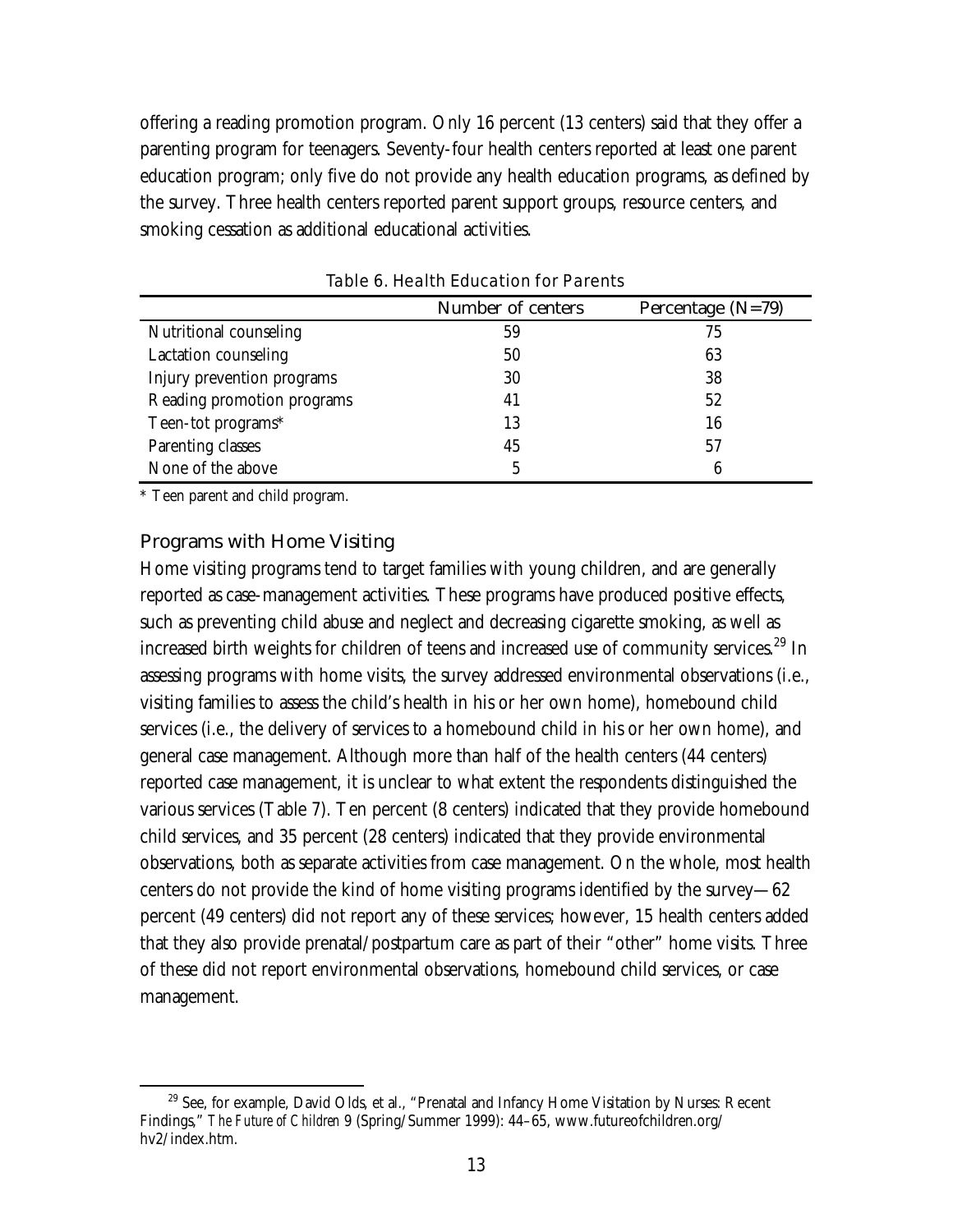|                            | Number of centers | Percentage $(N=79)$ |
|----------------------------|-------------------|---------------------|
| Environmental observations | 28                | 35                  |
| Homebound child services   |                   | 10                  |
| Case management            | 44                | 56                  |
| None of the above          | 49                | 62                  |

Table 7. Programs with Home Visiting

### **Selected Developmental Therapy Programs**

Survey data also show that health centers generally do not provide physical, speech, and play therapy for children (Table 8). Five percent (4 centers) of the centers surveyed provide physical therapy and another 5 percent (4 centers) reported offering therapeutic day care. Fewer than 10 percent (7 centers) reported providing speech therapy and only 15 percent (12 centers) reported providing play therapy. Fifteen health centers provide at least one type of developmental therapy program as defined by the survey; the remaining 64 health centers reported that they do not provide any. The low percentage of centers providing these services may mean that many centers, unable to provide these services, instead refer patients to other providers.<sup>30</sup>

|                      | <b>Number of centers</b> | Percentage $(N=79)$ |
|----------------------|--------------------------|---------------------|
| Physical therapy     |                          |                     |
| Speech therapy       |                          |                     |
| Play therapy         | 12                       | 15                  |
| Therapeutic day care |                          |                     |
| None of the above    | 64                       | 81                  |
|                      |                          |                     |

Table 8. Selected Child Developmental Therapy Programs

### **Survey Conclusion**

The majority of responding health centers provide at least one type of health promotion and parent education program. Every center surveyed reported providing at least one health promotion activity and 94 percent reported at least one type of health education activity for parents; however, fewer than half of the centers provide at least one program with home visits, and a much smaller number provide at least one developmental therapy program such as physical therapy. The limited information available in the UDS and the survey makes it impossible to identify the factors that influence health centers' ability to provide such programs on site; however, resources and reimbursement for such services remain a concern for health centers.

 $30$  For a brief discussion of rural health centers establishing relationships with hospitals, see Barbara A. Ormond, Susan Wallin, and Susan M. Goldenson, "Supporting the Rural Health Care Safety Net," The Urban Institute, March 2000. Available online at: newfederalism.urban.org/html/op36/occa36.html.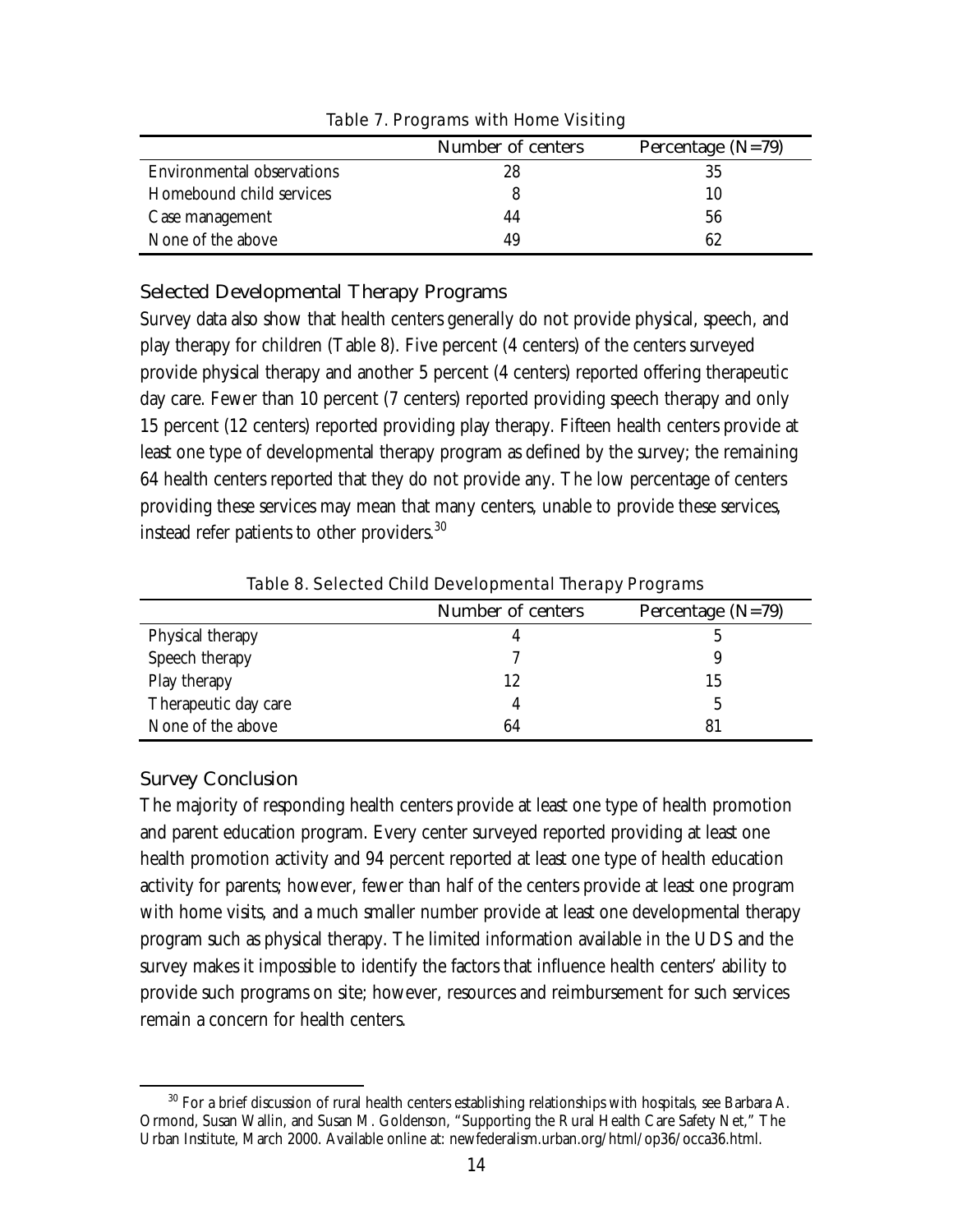Future research should examine the effectiveness of these programs, determine the extent to which health centers are able to identify and treat children at high risk of developmental problems, and identify the factors that influence the ability of centers to provide child development programs on site. In addition, further research should identify the content of the services provided for children who experience developmental delays and the extent to which centers have the capacity to refer and coordinate care for children and families.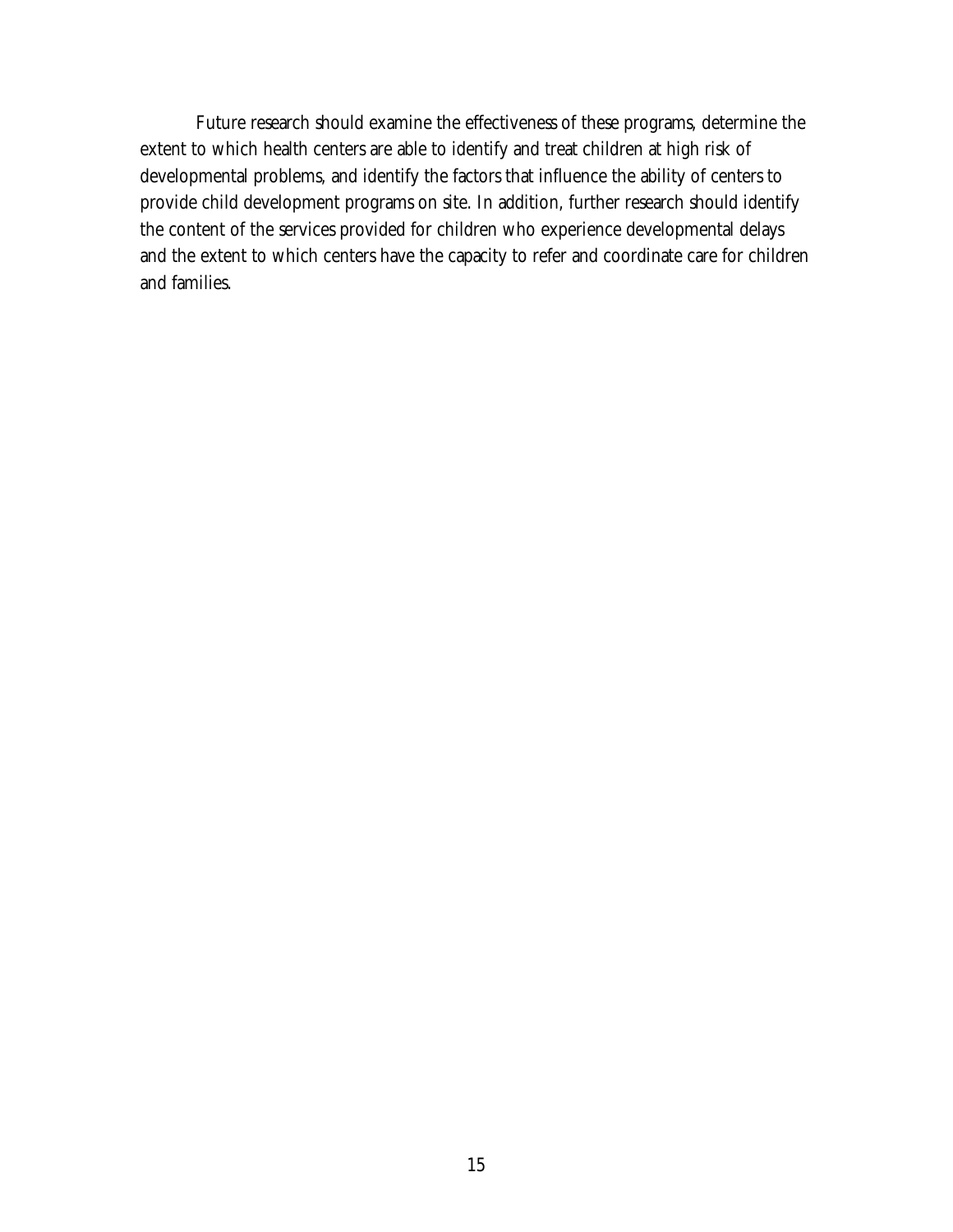#### **IV. HEALTH CENTER PAYMENT PROVISIONS**

The recently enacted Medicare, Medicaid, and CHIP Benefits Improvement and Protection Act (BIPA) of 2000 replaced cost-based reimbursement for Federally Qualified Health Centers (FQHCs) and Rural Health Clinics (RHCs) with a prospective payment system (PPS). The goal of PPS is to move away from retrospective payments, which required reviews and reconciliations, and toward a system in which rates are set on a prospective basis. The new payment system has the potential to affect whether health centers add or continue services—including child development services—that are reimbursable under Medicaid. PPS may change how and how much health centers are reimbursed for such services.

#### **The New System**

Beginning in 2001, each center received a base-year allotment that could be adjusted in accordance with the scope of the health center's services. This enables centers to develop and establish new types of services that they may or may not have provided in the past, allowing for an adjustment to the base rate to be made on the basis of these new services. A health center could therefore add a major child development component to its scope of service.

PPS took effect on January 1, 2001, and states had until March 31, 2001, to alter their State Plan Amendment to comply with the new law.<sup>31</sup> Under PPS, each health center has a unique baseline rate that defines its funding level for a given year. A health center's 2001 baseline rate is the average of the center's FY 1999 and FY 2000 reasonable cost per visit, adjusted for any increase or decrease in the scope of services in  $2001$ .<sup>32</sup> After 2001, the PPS rate equals the previous year's rate adjusted for the Medicare Economic Index (MEI) for primary care and any increase or decrease in the health center's scope of service.<sup>33</sup>

Initial payments for FQHCs or RHCs that begin operation after FY 2000 are determined by reference to payments to nearby centers with similar case loads or, in their absence, by Medicare FQHC reporting methods or other reasonable tests specified by the Secretary of Health and Human Services. After the initial year, new centers will follow the payment methodology described above as it is applied in their state.<sup>34</sup>

 $31$  Most states issued a "placeholder" amendment indicating that they will comply with BIPA's requirements.<br><sup>32</sup> §1902(aa)(2) of the Social Security Act, 42 U.S.C. §1396a(aa)(2).<br><sup>33</sup> Ibid. at §1396a(aa)(3).

<sup>34</sup> Ibid. at §1396(a)(aa)(4).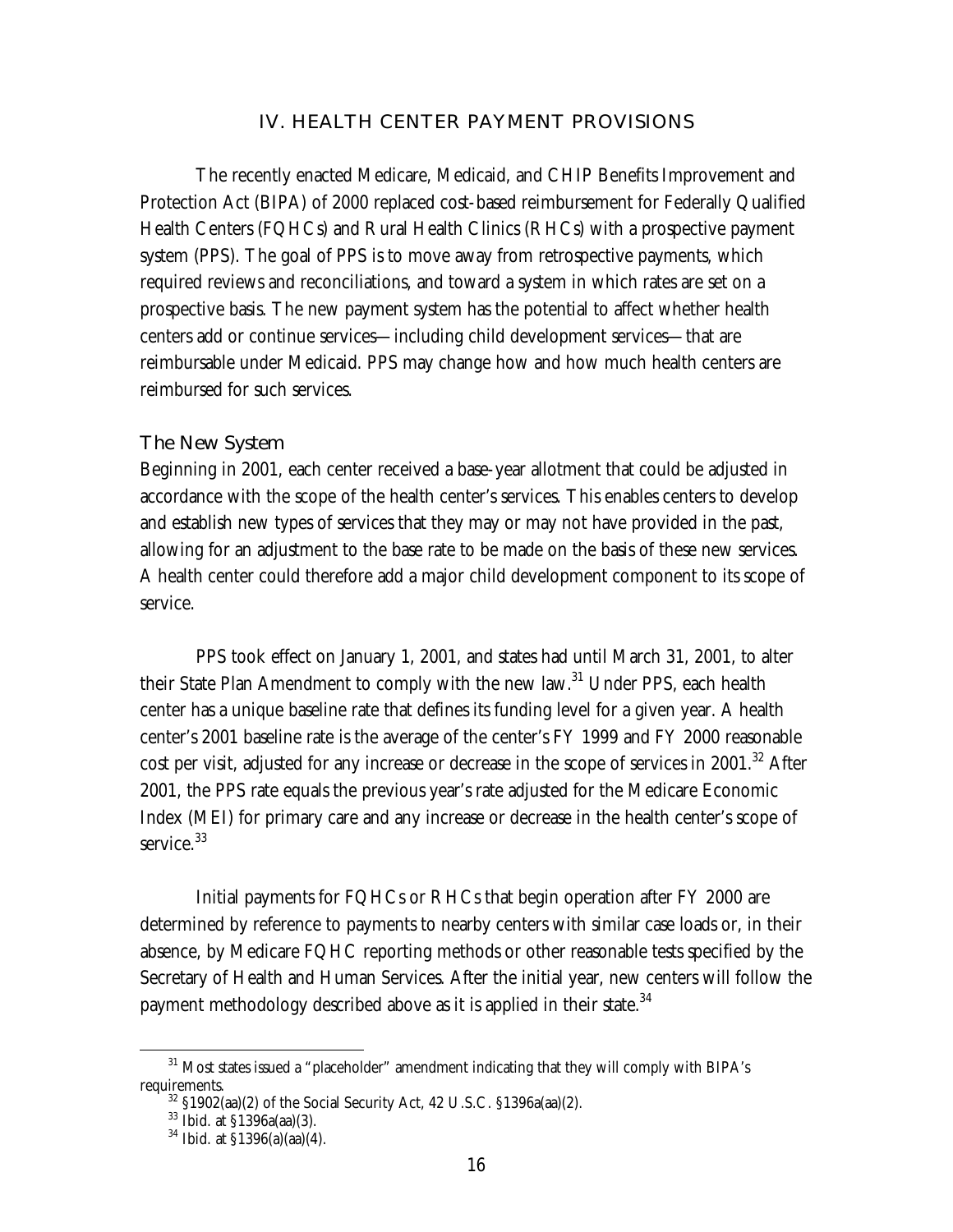BIPA allows states and health centers to opt out of PPS by developing an alternative methodology. The methodology must be agreed to by each health center to which it applies and by the state. $35$  The formula must pay health centers amounts equal to or greater than the reimbursement the health center would have received under PPS.<sup>36</sup>

States with Section 1115 waivers also need to comply with the new PPS system. On January 19, 2001, the Health Care Financing Administration (HCFA) issued a State Medicaid Director Letter (SMDL) explaining that states with Section 1115 waivers based on the old cost-based reimbursement methodology had waived Section 1902(a)(13)(C) of the Social Security Act as it existed prior to the enactment of BIPA.<sup>37</sup> Because BIPA repealed those provisions, the waivers are no longer valid. "All states, including those operating under Section 1115 waiver demonstration programs, are subject to the new Medicaid PPS requirement in sections  $1902(a)(15)$  and  $1902(aa)$  of the Act."<sup>38</sup>

BIPA also upholds the states' responsibility to make supplemental payments to FQHCs and RHCs that subcontract with Medicaid Managed Care Entities (MCEs). This payment must make up any difference between the payment received for treating an MCE enrollee and the payment a center is entitled to under the Medicaid PPS. The state plan should include a description of this payment methodology.<sup>39</sup>

#### **The Effect of PPS on Child Development Services**

Although BIPA provides the broad outline for how to determine the PPS rate for each health center, states have significant discretion when defining various terms in the PPS methodology. The way in which a state defines or implements each term may significantly affect the amount a health center is reimbursed for child development services. Because each state must develop its own PPS or alternative methodology, the effect of BIPA on

 $35$  Ibid. at  $$1396a(aa)(6)(A)$ .

 $^{36}$  Ibid. at §1396a(aa)(6)(B).<br> $^{37}$  SMDL #01-014 (Jan. 19, 2001); www.hcfa.gov/medicaid/smd119a1.htm.

 $38$  A separate but important question is whether states may reapply for a Section 1115 waiver to avoid implementing the new PPS system. PPS is to be codified under  $42 \text{ U.S.C. }$  §1902a(aa). The Secretary of Health and Human Services has the authority to approve Section 1115 requests for waiver of any provisions of Section 1902a, unless the provision explicitly prohibits waiver. See 42 U.S.C. §1315(a). Although BIPA does not prohibit waiver of PPS and the Secretary has broad authority to issue Section 1115 waivers, there are logical arguments against allowing such waivers. The new PPS system allows health centers and states to agree to any alternative methodology as long as that methodology provides as much reimbursement to health centers as the PPS system would have had it been used. Therefore, if a state is opposed to the PPS system and health centers in that state agree to work with the state to implement a different system, the only reason a state would need a Section 1115 waiver would be to implement a system at a lower cost. It would be difficult to argue that providing less reimbursement to health centers promotes the goals of the Medicaid program, as required for approval of Section 1115 waiver requests; however, given the Secretary's broad discretion to approve Section 1115 waivers and courts' reluctance to overturn administrative decisions, it is not certain whether such arguments would prevail if a Section 1115 waiver approval were challenged.  $39$  SMDL #01-014.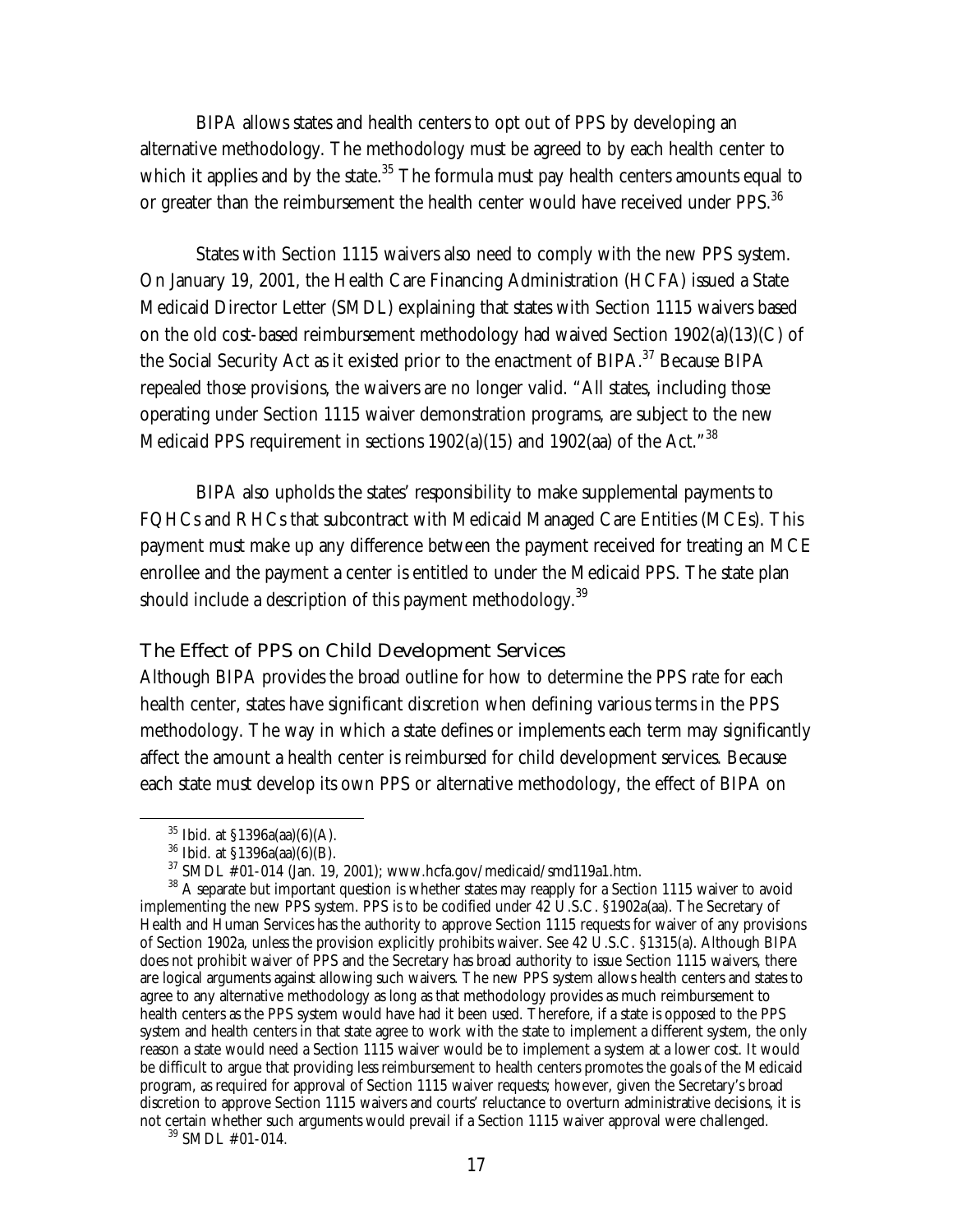child development services may vary from state to state. The two most important terms with regard to reimbursement of child development services are "scope of service" and "visit."

The statute instructs states to calculate health centers' PPS by using the prior year baseline rate plus an adjustment for the MEI and "any increase or decrease in the scope of such services furnished by the center or clinic during that fiscal year."<sup>40</sup> It is assumed that all states will include the addition or deletion of a service in its definition of change in scope of service; however, a state must also decide whether increasing the intensity of an existing service at an existing site or providing a current service in a new site is a change in scope of service. States must also develop a process for determining when a change in scope of service occurs. Does the health center apply for a change or is it up to the state to determine if there has been a change? How often is the scope of service reviewed? Does the change have to meet a materiality threshold before there is a payment adjustment? Are capital costs included in new service costs? The way each of these questions is answered will determine how much health centers are reimbursed for adding or increasing child development services and how often their reimbursement rates might be adjusted based on decisions about child development services.

A health center's PPS rate is determined on a per-visit basis.<sup>41</sup> States must define what services are included in a visit and how many visits may be reimbursed per patient per day.<sup>42</sup> How many visits have occurred if a patient sees a medical provider and a nutritional counselor or speech therapist? How will the state define services that are incidental to a medical visit? Because health centers will be reimbursed on a per-visit basis, the way states answer these questions will help to determine whether a health center can afford to add to or increase its child development services.

Because each state may devise its own PPS definitions or alternative payment systems, health centers must review their state's State Plan Amendment to understand fully how Medicaid-eligible child development services may be reimbursed and how to structure any new services to receive full payment.

 $^{40}$  §1902(aa)(3)(B) of the Social Security Act, 42 U.S.C. §1396a(aa)(3)(B).  $^{41}$  Ibid. §1396a(aa)(2)-(3).

 $42$  It is uncertain how much discretion states have to determine how many visits per patient per day they can choose to reimburse. Because DHHS has not promulgated Medicaid regulations, the applicable law is derived from the Medicare regulations and SMDLs and other pronouncements from HHS. As a practical matter, it is unlikely that HCFA would challenge a state's decision to allow several visits per day or to allow a wide variety of services to be considered incident to a medical visit.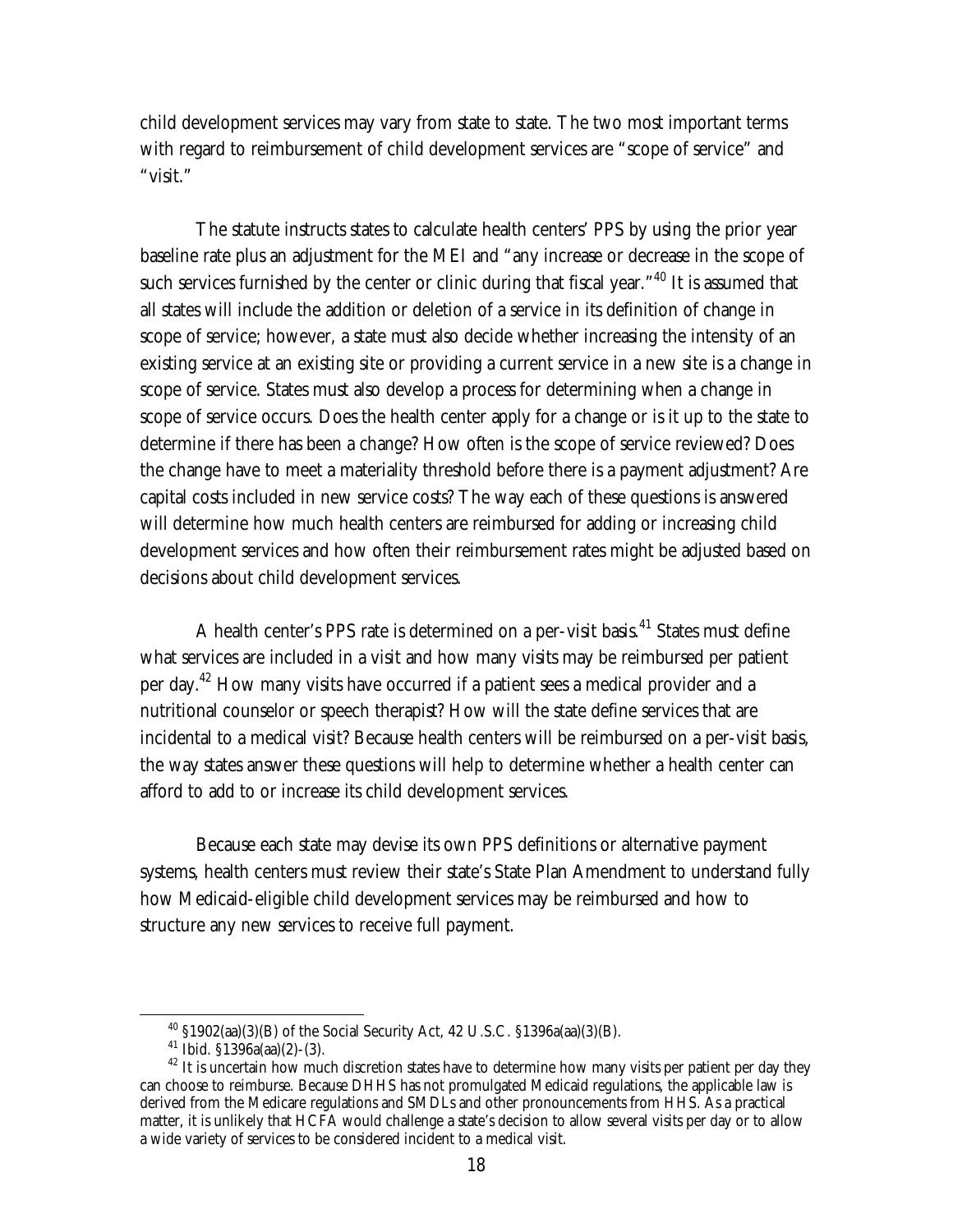#### **V. CONCLUSION AND RECOMMENDATIONS**

Community health centers are a major health care provider for children. They care for one of every six children of low-income families and serve 1.3 million children under age  $6<sup>43</sup>$  Findings presented in this report show that community health centers provide many valuable programs and services that promote the healthy growth and development of a large number of young children. Maintaining and expanding the ability of health centers to seek out and identify at-risk children, screen and assess their needs, and provide appropriate child development services are important to improving the health and welfare of young children and their families.

Congress has increased funding for the community health center program by \$175 million to \$1.3 billion for fiscal year 2002—an amount that exceeded President Bush's recommendation for expanded funding. This will allow health centers to increase the number of child development services and programs in these centers.<sup>44</sup> Although our survey results show that the majority of community health centers provide at least one type of health promotion and parent education program, fewer than half provide at least one program with home visits or parent groups. The combination of increased federal funding for health centers and efforts by NACHC to double the number of patients health centers serve could improve the quality of preventive services that enhance the development of young children.

Improving the quality of care in community health centers is already a priority of HRSA's Bureau of Primary Health Care (BPHC), the agency that oversees Federally Qualified Health Centers. In fact, initiatives to develop curricula and training modules to assist centers in their delivery of developmental services for young children are currently under way. The work of BPHC, in collaboration with the National Initiative for Children's Health Care Quality (NICHQ) and The Commonwealth Fund, could provide health centers with formal guidance and technical assistance to help centers improve their delivery of these services. Programs to improve the training of providers and other health center staff in offering such services are also desirable. Health centers should take advantage of the increased attention to improving health care quality and seek out any available technical assistance tools or expertise to focus on early childhood development.

<sup>&</sup>lt;sup>43</sup> National Association of Community Health Centers, Inc., *Access to Community Health Care: A National and State Data Book, 1998* (Washington, D.C., 1998), p. 1.

<sup>&</sup>lt;sup>44</sup> In mid-December, Senate and House conferees finalized a joint Labor–Health and Human Services– Education appropriations bill and sent it to the President. The President is expected to sign the bill into law.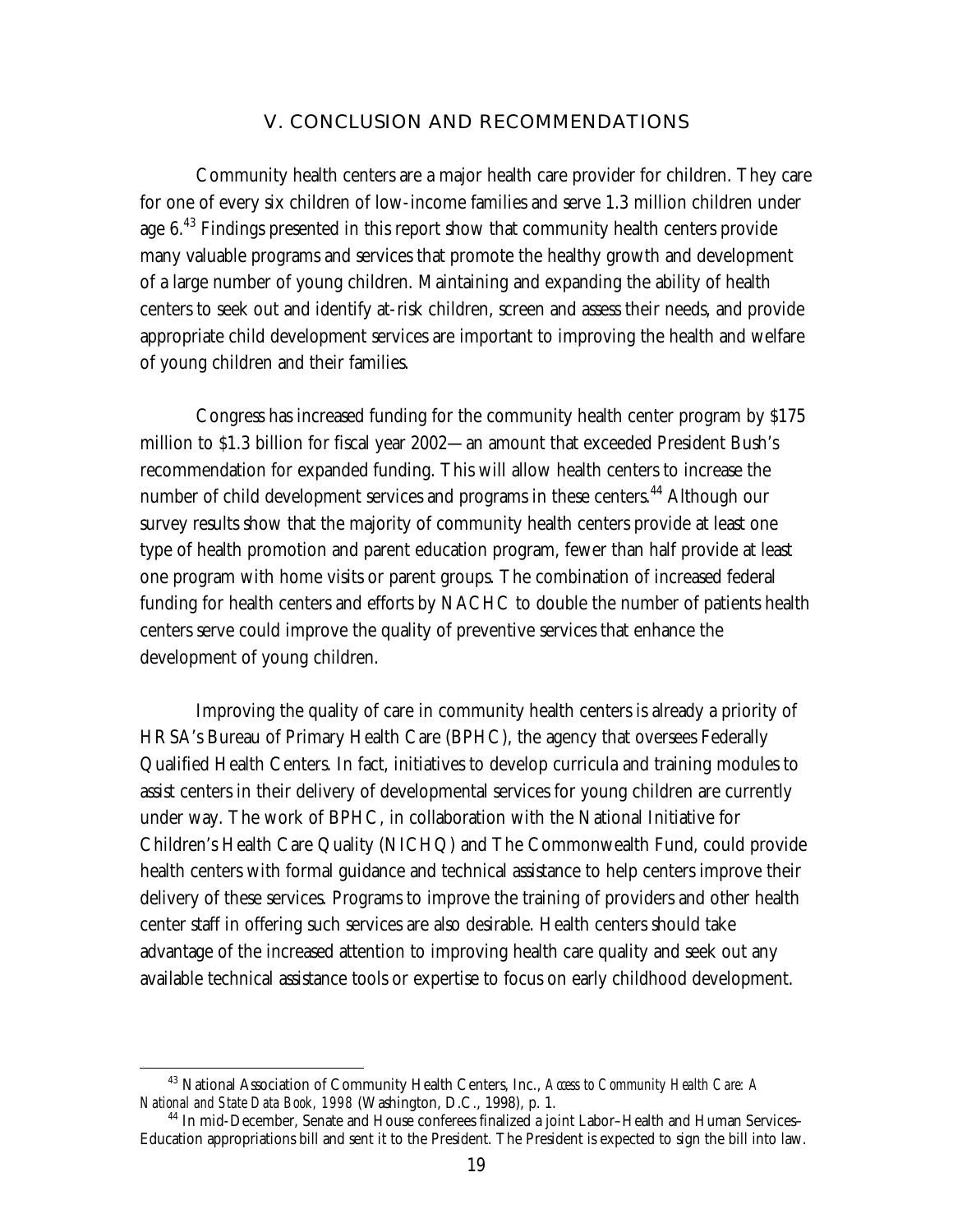Once innovative practices to enhance healthy child development are tested and implemented, BPHC could disseminate these successful practices to other centers throughout the country. BPHC could also go one step further and encourage all centers to make the improvement of child development services a priority on grant applications for initial or continued funding. Such an incentive would encourage centers to develop new ways to improve their enabling services and use existing staff to improve the quality of child development services. In addition, HRSA may want to strengthen coordination in the area of child development among its bureaus and other agencies in the federal government.

The changes to the Medicaid reimbursement system for FQHCs also provide an opportunity to improve preventive care for young children. States will use the new prospective payment system mechanism to calculate a minimum per-visit rate for FQHCs that serve Medicaid beneficiaries. The prospective payment amount is based on an average of the center's per-visit rate from FY 1999 and FY 2000. Costs of the child development services being offered by the health center must be identified and included in the baseline rate or otherwise reimbursed by the state. If FQHCs add new child development services after the baseline rate is calculated, the FQHC's Medicaid reimbursement rate should be adjusted to incorporate the change in the scope of service furnished by the FQHC.

Child development services are an important part of health centers' mission to ensure access to preventive health care. This report takes a critical step toward informing federal and state policymakers about the importance of supporting health centers in their efforts to improve the healthy growth and development of young children. Health centers, federal agencies, pediatricians, and child health experts should continue to work together to generate information, test innovative strategies, and disseminate promising approaches to develop a national program to improve child development services for children from low-income families throughout the country.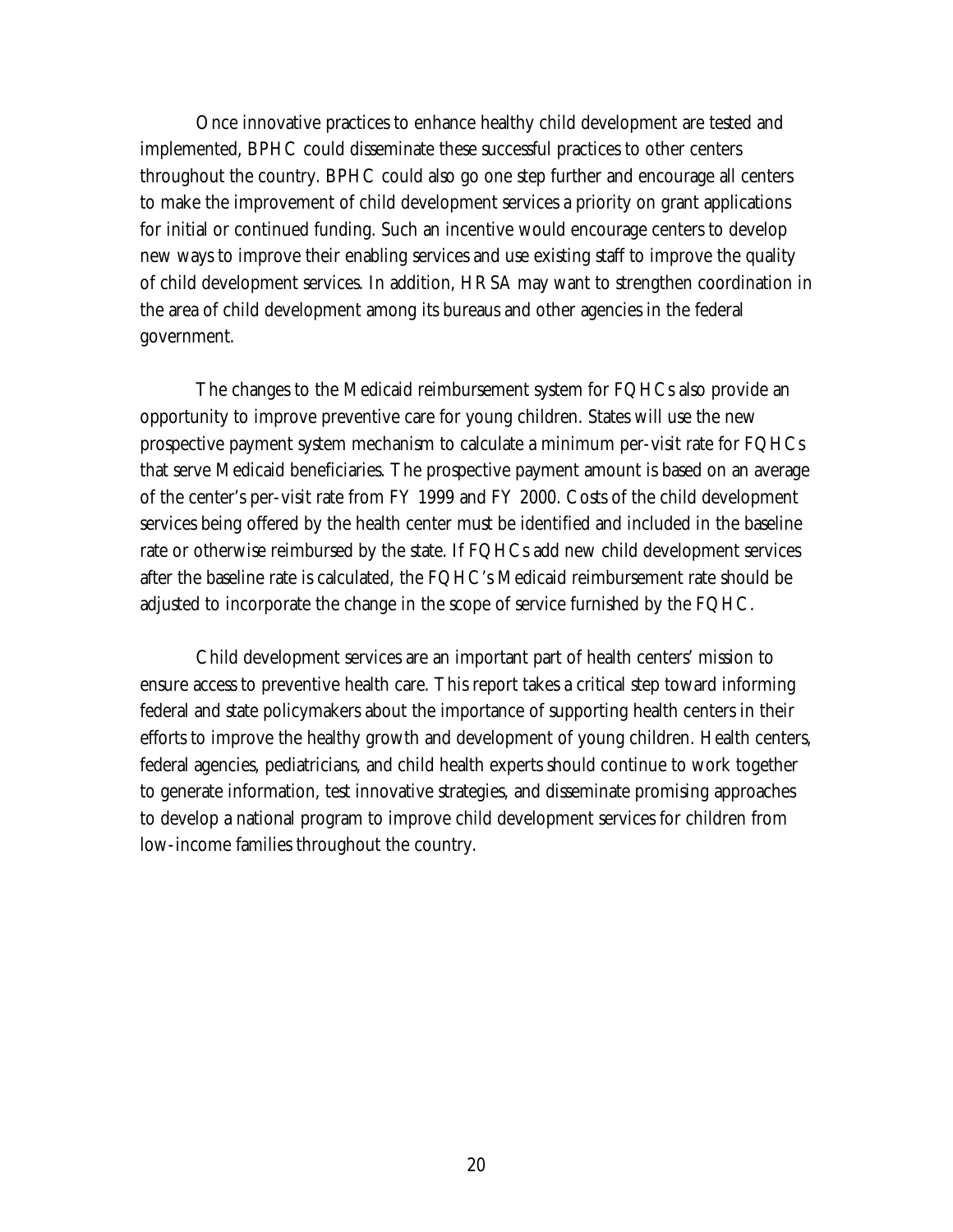#### **RELATED PUBLICATIONS**

In the list below, items that begin with a publication number are available from The Commonwealth Fund by calling our toll-free publications line at **1-888-777-2744** and ordering by number. These items can also be found on the Fund's website at **www.cmwf.org.** Other items are available from the authors and/or publishers.

**#481** *Using the Title V Maternal and Child Health Services Block Grant to Support Child Development Services* (January 2002). Sara Rosenbaum, Michelle Proser, Andy Schneider, and Colleen Sonosky, George Washington University. This report, the fourth in a series of analyses exploring federal and state health policy in the area of early childhood development, argues that states can potentially increase reimbursements to CHCs under a change enacted in the Benefits Improvement and Protection Act (BIPA) of 2000. CHCs served 4.5 million low-income children in 1998, including 1.3 million under age 6.

*Primary Care Services Promoting Optimal Child Development from Birth to Age 3 Years* (December 2001). Michael Regalado and Neal Halfon. *Archives of Pediatrics and Adolescent Medicine,* vol. 155, no. 12. Copies are available from Michael Regalado, M.D., Cedars Sinai Medical Center, 8700 Beverly Blvd, MOT 475W, Los Angeles, CA 90048, E-mail: Michael.Regalado@cshs.org.

**#451** *Room to Grow: Promoting Child Development Through Medicaid and CHIP* (July 2001). Sara Rosenbaum, Michelle Proser, Andy Schneider, and Colleen Sonosky, George Washington University. This report, the second in a series of analyses exploring federal and state health policy in the area of early childhood development, examines how public insurance programs covering low-income children—namely, Medicaid and the State Children's Health Insurance Program (CHIP)—can be used to support and foster optimal child development interventions.

**#450** *Health Policy and Early Child Development: An Overview* (July 2001). Sara Rosenbaum, Michelle Proser, and Colleen Sonosky, George Washington University. This report is the first in a series of analyses exploring federal and state health policy in the area of early childhood development. It provides an overview of the evolution of federal health policy related to the financing and provision of preventive health services for young children.

**#452** *No Place Like Home: State Home Visiting Policies and Programs* (May 2001). Kay A. Johnson, Johnson Group Consulting, Inc. This report summarizes the results of a survey of states regarding home visiting activities, assessing the direction of state policies and programs through a nationwide examination of state-based home visiting programs targeting low-income families with young children.

**#448** *Child Development and Medicaid: Attitudes of Mothers with Young Children Enrolled in Medicaid*  (March 2001). Susan Kannel and Michael J. Perry, Lake Snell Perry & Associates. This report on mothers with young children enrolled in Medicaid finds that while generally pleased with the overall care their sons and daughters receive, many mothers feel that the program—as well as pediatricians—could do a better job of providing guidance on early development.

**#404** *Appraisals of Parenting, Parent–Child Interactions, Parenting Styles, and Children: An Annotated Bibliography* (September 2000). The Commonwealth Fund Pediatric Parenting Project. Few measures of parenting skills offer an appraisal that is brief, comprehensive, parent-sensitive,